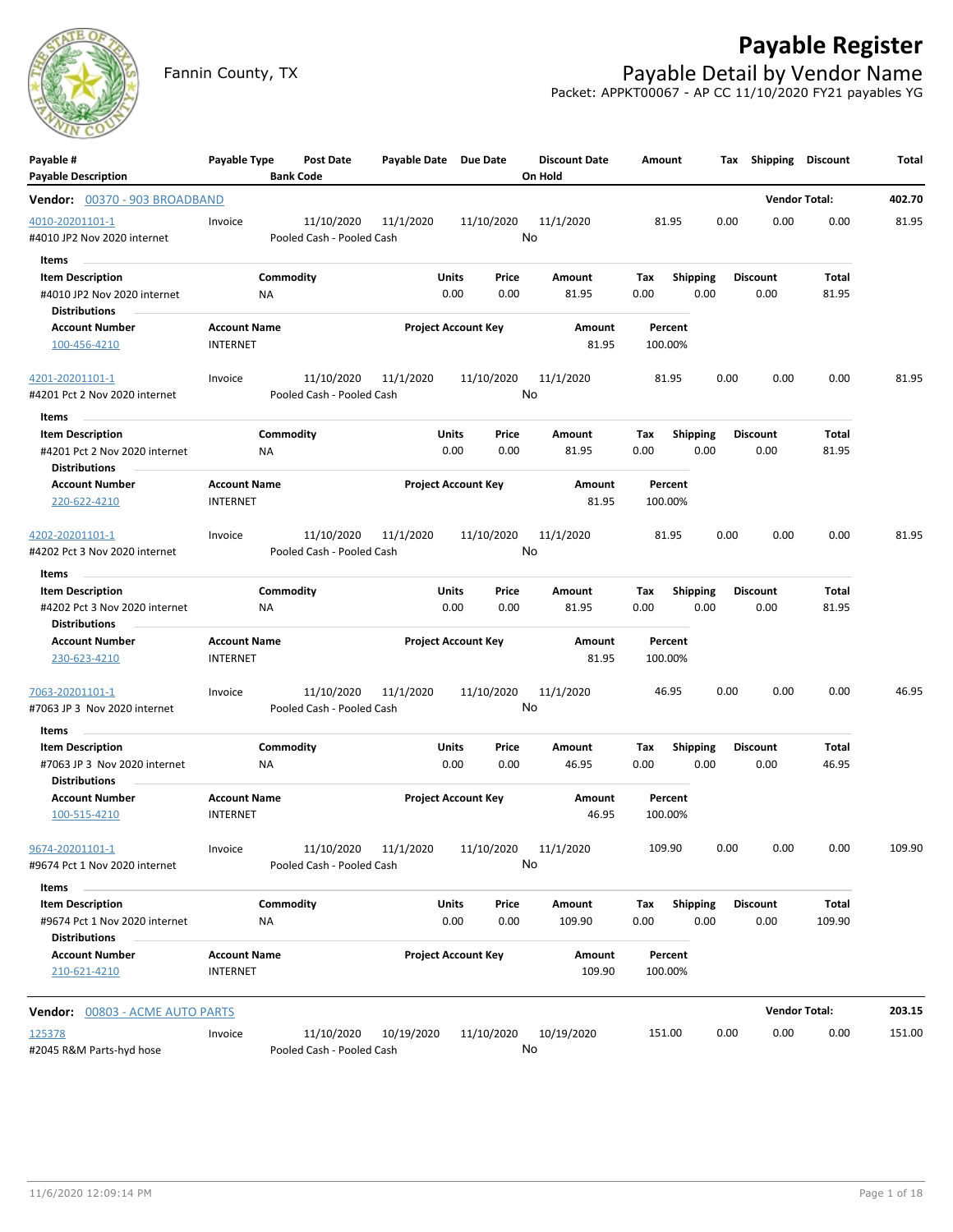| <b>Payable Register</b>                                                                    |                                                       |                                         |                       |                            |               |                                 |             |                         |      |                         | Packet: APPKT00067 - AP CC 11/10/2020 FY21 payables YG |          |
|--------------------------------------------------------------------------------------------|-------------------------------------------------------|-----------------------------------------|-----------------------|----------------------------|---------------|---------------------------------|-------------|-------------------------|------|-------------------------|--------------------------------------------------------|----------|
| Payable #<br><b>Payable Description</b>                                                    | Payable Type                                          | <b>Post Date</b><br><b>Bank Code</b>    | Payable Date Due Date |                            |               | <b>Discount Date</b><br>On Hold | Amount      |                         |      | Tax Shipping Discount   |                                                        | Total    |
| Items<br><b>Item Description</b><br>#2045 R&M Parts-hyd hose                               | Commodity<br>NA                                       |                                         |                       | Units<br>0.00              | Price<br>0.00 | Amount<br>151.00                | Tax<br>0.00 | <b>Shipping</b><br>0.00 |      | <b>Discount</b><br>0.00 | Total<br>151.00                                        |          |
| <b>Distributions</b><br><b>Account Number</b><br>210-621-4580                              | <b>Account Name</b><br><b>R&amp;M MACHINERY PARTS</b> |                                         |                       | <b>Project Account Key</b> |               | Amount<br>151.00                |             | Percent<br>100.00%      |      |                         |                                                        |          |
| 125421                                                                                     | Invoice                                               | 11/10/2020                              | 10/20/2020            | 11/10/2020                 |               | 10/20/2020                      |             | 2.99                    | 0.00 | 0.00                    | 0.00                                                   | 2.99     |
| #2045 R&M Parts<br>Items                                                                   |                                                       | Pooled Cash - Pooled Cash               |                       |                            | No            |                                 |             |                         |      |                         |                                                        |          |
| <b>Item Description</b><br>#2045 R&M Parts<br><b>Distributions</b>                         | Commodity<br>ΝA                                       |                                         |                       | Units<br>0.00              | Price<br>0.00 | Amount<br>2.99                  | Tax<br>0.00 | <b>Shipping</b><br>0.00 |      | <b>Discount</b><br>0.00 | Total<br>2.99                                          |          |
| <b>Account Number</b><br>210-621-4580                                                      | <b>Account Name</b><br><b>R&amp;M MACHINERY PARTS</b> |                                         |                       | <b>Project Account Key</b> |               | Amount<br>2.99                  |             | Percent<br>100.00%      |      |                         |                                                        |          |
| 125500<br>#2046 R&M Parts                                                                  | Invoice                                               | 11/10/2020<br>Pooled Cash - Pooled Cash | 10/21/2020            | 11/10/2020                 | No            | 10/21/2020                      |             | 49.16                   | 0.00 | 0.00                    | 0.00                                                   | 49.16    |
| Items<br><b>Item Description</b><br>#2046 R&M Parts<br><b>Distributions</b>                | Commodity<br>ΝA                                       |                                         |                       | Units<br>0.00              | Price<br>0.00 | Amount<br>49.16                 | Tax<br>0.00 | <b>Shipping</b><br>0.00 |      | <b>Discount</b><br>0.00 | Total<br>49.16                                         |          |
| <b>Account Number</b><br>220-622-4580                                                      | <b>Account Name</b><br><b>R&amp;M MACHINERY PARTS</b> |                                         |                       | <b>Project Account Key</b> |               | Amount<br>49.16                 |             | Percent<br>100.00%      |      |                         |                                                        |          |
| Vendor: 00196 - ADVANTAGE SALES                                                            |                                                       |                                         |                       |                            |               |                                 |             |                         |      |                         | <b>Vendor Total:</b>                                   | 36.93    |
| 8542<br>Pct 1 R&M Parts-mix/chain lube                                                     | Invoice                                               | 11/10/2020<br>Pooled Cash - Pooled Cash | 10/16/2020            | 11/10/2020                 | No            | 10/16/2020                      |             | 36.93                   | 0.00 | 0.00                    | 0.00                                                   | 36.93    |
| Items<br><b>Item Description</b><br>Pct 1 R&M Parts-mix/chain lube<br><b>Distributions</b> | Commodity<br>NA                                       |                                         |                       | Units<br>0.00              | Price<br>0.00 | Amount<br>36.93                 | Tax<br>0.00 | <b>Shipping</b><br>0.00 |      | <b>Discount</b><br>0.00 | Total<br>36.93                                         |          |
| <b>Account Number</b><br>210-621-4580                                                      | <b>Account Name</b><br><b>R&amp;M MACHINERY PARTS</b> |                                         |                       | <b>Project Account Key</b> |               | Amount<br>36.93                 |             | Percent<br>100.00%      |      |                         |                                                        |          |
| Vendor: 00025 - ATMOS ENERGY                                                               |                                                       |                                         |                       |                            |               |                                 |             |                         |      |                         | <b>Vendor Total:</b>                                   | 89.80    |
| INV0000543<br>#3034861434 Pct 2 gas                                                        | Invoice                                               | 11/10/2020<br>Pooled Cash - Pooled Cash | 11/3/2020             | 11/10/2020                 | No            | 11/3/2020                       |             | 89.80                   | 0.00 | 0.00                    | 0.00                                                   | 89.80    |
| Items<br><b>Item Description</b><br>#3034861434 Pct 2 gas<br><b>Distributions</b>          | Commodity<br>ΝA                                       |                                         |                       | Units<br>0.00              | Price<br>0.00 | Amount<br>89.80                 | Tax<br>0.00 | Shipping<br>0.00        |      | Discount<br>0.00        | Total<br>89.80                                         |          |
| <b>Account Number</b><br>220-622-4410                                                      | <b>Account Name</b><br>UTILITY GAS                    |                                         |                       | <b>Project Account Key</b> |               | Amount<br>89.80                 |             | Percent<br>100.00%      |      |                         |                                                        |          |
| <b>Vendor: 00593 - AUSTIN ASPHALT, INC</b>                                                 |                                                       |                                         |                       |                            |               |                                 |             |                         |      |                         | <b>Vendor Total:</b>                                   | 3,900.00 |
| 618005.028<br>Pct 3 tin horn 390'                                                          | Invoice                                               | 11/10/2020<br>Pooled Cash - Pooled Cash | 10/14/2020            | 11/10/2020                 | No            | 10/14/2020                      | 3,900.00    |                         | 0.00 | 0.00                    | 0.00                                                   | 3,900.00 |
| Items<br><b>Item Description</b><br>Pct 3 tin horn 390'<br><b>Distributions</b>            | Commodity<br>NA                                       |                                         |                       | Units<br>0.00              | Price<br>0.00 | Amount<br>3,900.00              | Tax<br>0.00 | <b>Shipping</b><br>0.00 |      | Discount<br>0.00        | Total<br>3,900.00                                      |          |
| <b>Account Number</b><br>230-623-3420                                                      | <b>Account Name</b><br>R&B MAT. CULVERTS              |                                         |                       | <b>Project Account Key</b> |               | Amount<br>3,900.00              |             | Percent<br>100.00%      |      |                         |                                                        |          |
| <b>Vendor: 00424 - BAILEY VOLUNTEER FIRE DEPARTMENT</b>                                    |                                                       |                                         |                       |                            |               |                                 |             |                         |      |                         | <b>Vendor Total:</b>                                   | 2,984.54 |
| <b>INV0000544</b><br>FY21 1st qtr Fire Protection                                          | Invoice                                               | 11/10/2020<br>Pooled Cash - Pooled Cash | 11/10/2020            | 11/10/2020                 | No            | 11/10/2020                      | 2,984.54    |                         | 0.00 | 0.00                    | 0.00                                                   | 2,984.54 |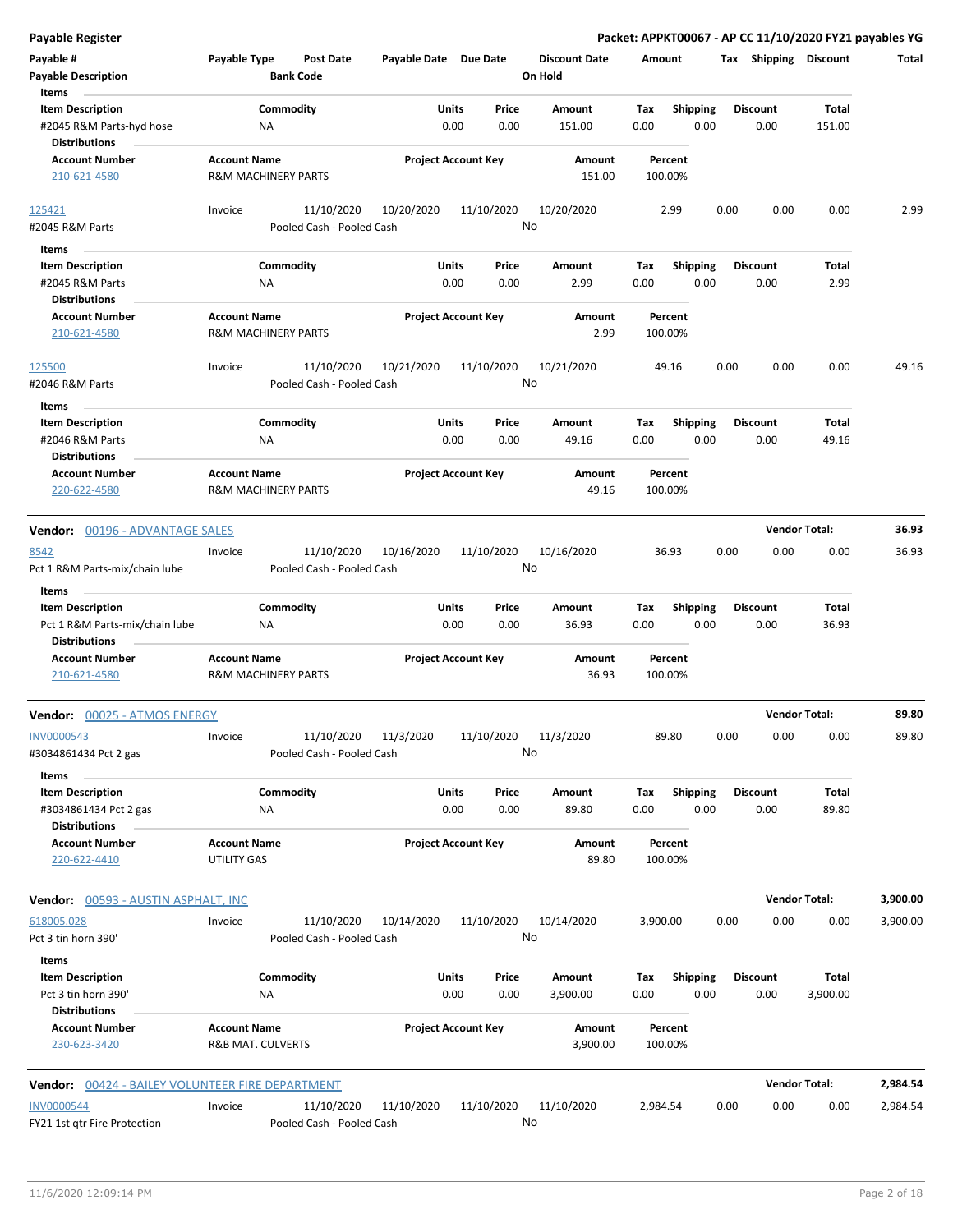| <b>Payable Register</b>                                                                  |                                      |                                                           |                       |                            |                                 |                    |                         |      |                         |                        | Packet: APPKT00067 - AP CC 11/10/2020 FY21 payables YG |
|------------------------------------------------------------------------------------------|--------------------------------------|-----------------------------------------------------------|-----------------------|----------------------------|---------------------------------|--------------------|-------------------------|------|-------------------------|------------------------|--------------------------------------------------------|
| Payable #<br><b>Payable Description</b>                                                  | Payable Type                         | <b>Post Date</b><br><b>Bank Code</b>                      | Payable Date Due Date |                            | <b>Discount Date</b><br>On Hold | Amount             |                         |      |                         | Tax Shipping Discount  | Total                                                  |
| Items<br><b>Item Description</b>                                                         |                                      | Commodity                                                 | Units                 | Price                      | Amount                          | Tax                | <b>Shipping</b>         |      | <b>Discount</b>         | Total                  |                                                        |
| FY21 1st qtr Fire Protection<br><b>Distributions</b>                                     |                                      | ΝA                                                        |                       | 0.00<br>0.00               | 2,984.54                        | 0.00               | 0.00                    |      | 0.00                    | 2,984.54               |                                                        |
| <b>Account Number</b><br>100-543-4160                                                    | <b>Account Name</b>                  | <b>FIRE PROTECTION SERVICE</b>                            |                       | <b>Project Account Key</b> | Amount<br>2,984.54              | Percent<br>100.00% |                         |      |                         |                        |                                                        |
| Vendor: 00017 - BOIS D'ARC MUD                                                           |                                      |                                                           |                       |                            |                                 |                    |                         |      |                         | <b>Vendor Total:</b>   | 32.24                                                  |
| <b>INV0000545</b>                                                                        | Invoice                              | 11/10/2020                                                | 10/28/2020            | 11/10/2020                 | 10/28/2020                      | 32.24              |                         | 0.00 | 0.00                    | 0.00                   | 32.24                                                  |
| Pct3 water 9/28-10/26/20                                                                 |                                      | Pooled Cash - Pooled Cash                                 |                       |                            | No                              |                    |                         |      |                         |                        |                                                        |
| Items                                                                                    |                                      |                                                           |                       |                            |                                 |                    |                         |      |                         |                        |                                                        |
| <b>Item Description</b><br>Pct3 water 9/28-10/26/20<br><b>Distributions</b>              |                                      | Commodity<br>ΝA                                           | Units                 | Price<br>0.00<br>0.00      | Amount<br>32.24                 | Tax<br>0.00        | Shipping<br>0.00        |      | <b>Discount</b><br>0.00 | Total<br>32.24         |                                                        |
| <b>Account Number</b><br>230-623-4420                                                    | <b>Account Name</b><br>UTILITY WATER |                                                           |                       | <b>Project Account Key</b> | Amount<br>32.24                 | Percent<br>100.00% |                         |      |                         |                        |                                                        |
| <b>Vendor:</b> 00306 - BOKF, NA                                                          |                                      |                                                           |                       |                            |                                 |                    |                         |      |                         | <b>Vendor Total:</b>   | 118,450.00                                             |
| <b>INV0000546</b><br>Bond Series 2018                                                    | Invoice                              | 11/10/2020<br>Pooled Cash - Pooled Cash                   | 10/30/2020            | 11/10/2020                 | 10/30/2020<br>No                | 118,450.00         |                         | 0.00 | 0.00                    | 0.00                   | 118,450.00                                             |
| Items                                                                                    |                                      |                                                           |                       |                            |                                 |                    |                         |      |                         |                        |                                                        |
| <b>Item Description</b>                                                                  |                                      | Commodity                                                 | Units                 | Price                      | Amount                          | Tax                | <b>Shipping</b>         |      | <b>Discount</b>         | <b>Total</b>           |                                                        |
| Bond Series 2018 - interest<br><b>Distributions</b>                                      |                                      | ΝA                                                        |                       | 0.00<br>0.00               | 118,250.00                      | 0.00               | 0.00                    |      | 0.00                    | 118,250.00             |                                                        |
| <b>Account Number</b><br>600-660-6700                                                    | <b>Account Name</b>                  | INTEREST, 2018 GO BONDS                                   |                       | <b>Project Account Key</b> | Amount<br>118,250.00            | Percent<br>100.00% |                         |      |                         |                        |                                                        |
| Items                                                                                    |                                      |                                                           |                       |                            |                                 |                    |                         |      |                         |                        |                                                        |
| <b>Item Description</b><br>Bond Series 2018 - agent fee<br><b>Distributions</b>          |                                      | Commodity<br>ΝA                                           | Units                 | Price<br>0.00<br>0.00      | Amount<br>200.00                | Tax<br>0.00        | <b>Shipping</b><br>0.00 |      | <b>Discount</b><br>0.00 | <b>Total</b><br>200.00 |                                                        |
| <b>Account Number</b><br>600-620-3090                                                    | <b>Account Name</b>                  | ANNUAL PAYING AGENT REGISTRAR                             |                       | <b>Project Account Key</b> | Amount<br>200.00                | Percent<br>100.00% |                         |      |                         |                        |                                                        |
| 00800 - BONHAM QUICK LUBE<br>Vendor:                                                     |                                      |                                                           |                       |                            |                                 |                    |                         |      |                         | <b>Vendor Total:</b>   | 289.25                                                 |
| 96280<br>2004 Chev Pct 3 oil change/inspection                                           | Invoice                              | 11/10/2020<br>Pooled Cash - Pooled Cash                   | 10/26/2020            | 11/10/2020                 | 10/26/2020<br>No                | 54.00              |                         | 0.00 | 0.00                    | 0.00                   | 54.00                                                  |
| Items                                                                                    |                                      |                                                           |                       |                            |                                 |                    |                         |      |                         |                        |                                                        |
| <b>Item Description</b><br>2004 Chev Pct 3 oil change/inspection<br><b>Distributions</b> |                                      | Commodity<br><b>NA</b>                                    | Units                 | Price<br>0.00<br>0.00      | Amount<br>54.00                 | Tax<br>0.00        | Shipping<br>0.00        |      | <b>Discount</b><br>0.00 | Total<br>54.00         |                                                        |
| <b>Account Number</b>                                                                    | <b>Account Name</b>                  |                                                           |                       | <b>Project Account Key</b> | Amount                          | Percent            |                         |      |                         |                        |                                                        |
| 230-623-4570<br>230-623-4580                                                             |                                      | R&M MACHINERY GAS & OIL<br><b>R&amp;M MACHINERY PARTS</b> |                       |                            | 47.00<br>7.00                   | 87.04%<br>12.96%   |                         |      |                         |                        |                                                        |
| 96281<br>2013 Chev Pct 3 oil change/inspection                                           | Invoice                              | 11/10/2020<br>Pooled Cash - Pooled Cash                   | 10/26/2020            | 11/10/2020                 | 10/26/2020<br>No                | 81.00              |                         | 0.00 | 0.00                    | 0.00                   | 81.00                                                  |
| Items                                                                                    |                                      |                                                           |                       |                            |                                 |                    |                         |      |                         |                        |                                                        |
| <b>Item Description</b><br>2013 Chev Pct 3 oil change/inspection                         |                                      | Commodity<br>NA                                           | Units                 | Price<br>0.00<br>0.00      | Amount<br>81.00                 | Tax<br>0.00        | <b>Shipping</b><br>0.00 |      | <b>Discount</b><br>0.00 | Total<br>81.00         |                                                        |
| <b>Distributions</b><br><b>Account Number</b>                                            | <b>Account Name</b>                  |                                                           |                       | <b>Project Account Key</b> | Amount                          | Percent            |                         |      |                         |                        |                                                        |
| 230-623-4570                                                                             |                                      | R&M MACHINERY GAS & OIL                                   |                       |                            | 74.00                           | 91.36%             |                         |      |                         |                        |                                                        |
| 230-623-4580                                                                             |                                      | <b>R&amp;M MACHINERY PARTS</b>                            |                       |                            | 7.00                            | 8.64%              |                         |      |                         |                        |                                                        |
| 96511<br>2018 Ford Sheriff unit 1068                                                     | Invoice                              | 11/10/2020<br>Pooled Cash - Pooled Cash                   | 10/29/2020            | 11/10/2020                 | 10/29/2020<br>No                | 57.00              |                         | 0.00 | 0.00                    | 0.00                   | 57.00                                                  |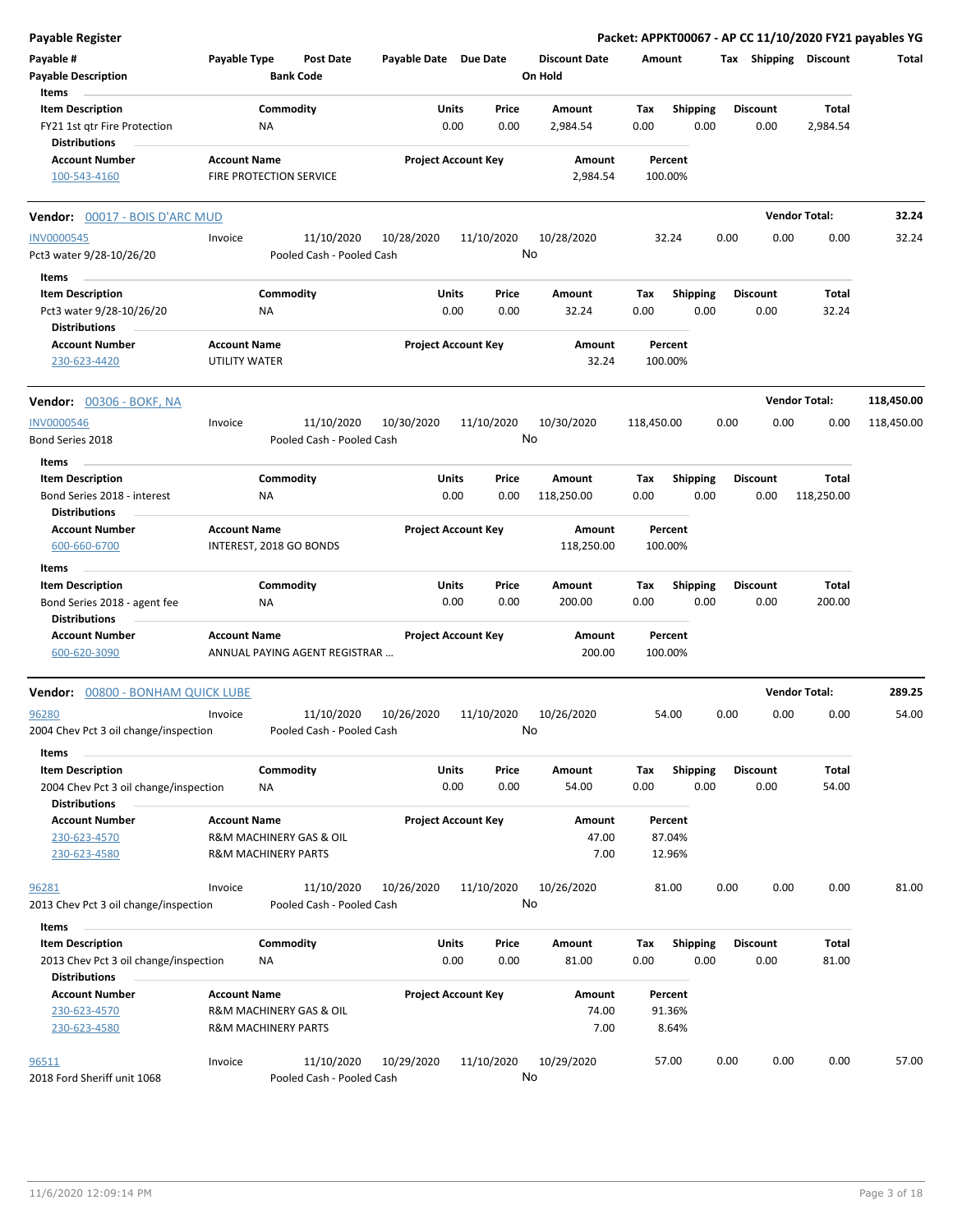| <b>Payable Register</b>                                                              |                                             |                              |                           |                            |               |               |                                 |             |                         |      |                         | Packet: APPKT00067 - AP CC 11/10/2020 FY21 payables YG |              |
|--------------------------------------------------------------------------------------|---------------------------------------------|------------------------------|---------------------------|----------------------------|---------------|---------------|---------------------------------|-------------|-------------------------|------|-------------------------|--------------------------------------------------------|--------------|
| Payable #<br><b>Payable Description</b>                                              | Payable Type                                | <b>Bank Code</b>             | <b>Post Date</b>          | Payable Date Due Date      |               |               | <b>Discount Date</b><br>On Hold | Amount      |                         |      |                         | Tax Shipping Discount                                  | <b>Total</b> |
| Items                                                                                |                                             |                              |                           |                            | Units         | Price         |                                 |             |                         |      | <b>Discount</b>         |                                                        |              |
| <b>Item Description</b><br>2018 Ford Sheriff unit 1068<br><b>Distributions</b>       |                                             | Commodity<br>NA              |                           |                            | 0.00          | 0.00          | Amount<br>57.00                 | Tax<br>0.00 | <b>Shipping</b><br>0.00 |      | 0.00                    | Total<br>57.00                                         |              |
| <b>Account Number</b><br>100-560-4540                                                | <b>Account Name</b>                         | R & M AUTOMOBILES            |                           | <b>Project Account Key</b> |               |               | Amount<br>57.00                 |             | Percent<br>100.00%      |      |                         |                                                        |              |
|                                                                                      |                                             |                              |                           |                            |               |               |                                 |             |                         |      |                         |                                                        |              |
| 96537                                                                                | Invoice                                     |                              | 11/10/2020                | 10/30/2020                 |               | 11/10/2020    | 10/30/2020                      |             | 47.00                   | 0.00 | 0.00                    | 0.00                                                   | 47.00        |
| 2019 Ford Sheriff unit 5299                                                          |                                             |                              | Pooled Cash - Pooled Cash |                            |               |               | No                              |             |                         |      |                         |                                                        |              |
| Items                                                                                |                                             |                              |                           |                            |               |               |                                 |             |                         |      |                         |                                                        |              |
| <b>Item Description</b><br>2019 Ford Sheriff unit 5299<br><b>Distributions</b>       |                                             | Commodity<br>ΝA              |                           |                            | Units<br>0.00 | Price<br>0.00 | Amount<br>47.00                 | Тах<br>0.00 | <b>Shipping</b><br>0.00 |      | <b>Discount</b><br>0.00 | Total<br>47.00                                         |              |
| <b>Account Number</b>                                                                | <b>Account Name</b>                         |                              |                           | <b>Project Account Key</b> |               |               | Amount                          |             | Percent                 |      |                         |                                                        |              |
| 100-560-4540                                                                         |                                             | R & M AUTOMOBILES            |                           |                            |               |               | 47.00                           |             | 100.00%                 |      |                         |                                                        |              |
| 96675                                                                                | Invoice                                     |                              | 11/10/2020                | 11/2/2020                  |               | 11/10/2020    | 11/2/2020                       |             | 50.25                   | 0.00 | 0.00                    | 0.00                                                   | 50.25        |
| 2006 Lexus Sheriff unit 5859<br>Items                                                |                                             |                              | Pooled Cash - Pooled Cash |                            |               |               | No                              |             |                         |      |                         |                                                        |              |
| <b>Item Description</b>                                                              |                                             | Commodity                    |                           |                            | Units         | Price         | Amount                          | Tax         | <b>Shipping</b>         |      | <b>Discount</b>         | Total                                                  |              |
| 2006 Lexus Sheriff unit 5859<br><b>Distributions</b>                                 |                                             | ΝA                           |                           |                            | 0.00          | 0.00          | 50.25                           | 0.00        | 0.00                    |      | 0.00                    | 50.25                                                  |              |
| <b>Account Number</b>                                                                | <b>Account Name</b>                         |                              |                           | <b>Project Account Key</b> |               |               | Amount                          |             | Percent                 |      |                         |                                                        |              |
| 100-560-4540                                                                         |                                             | R & M AUTOMOBILES            |                           |                            |               |               | 50.25                           |             | 100.00%                 |      |                         |                                                        |              |
| Vendor: 00046 - BONHAM, CITY OF                                                      |                                             |                              |                           |                            |               |               |                                 |             |                         |      |                         | <b>Vendor Total:</b>                                   | 1,501.86     |
| <b>INV0000547</b>                                                                    | Invoice                                     |                              | 11/10/2020                | 10/27/2020                 |               | 11/10/2020    | 10/27/2020                      |             | 389.73                  | 0.00 | 0.00                    | 0.00                                                   | 389.73       |
| #209-0092739-001 TDHS                                                                |                                             |                              | Pooled Cash - Pooled Cash |                            |               |               | No                              |             |                         |      |                         |                                                        |              |
| Items                                                                                |                                             |                              |                           |                            |               |               |                                 |             |                         |      |                         |                                                        |              |
| <b>Item Description</b><br>#209-0092739-001 TDHS water/sewer<br><b>Distributions</b> |                                             | Commodity<br>NA              |                           |                            | Units<br>0.00 | Price<br>0.00 | Amount<br>302.17                | Tax<br>0.00 | Shipping<br>0.00        |      | <b>Discount</b><br>0.00 | Total<br>302.17                                        |              |
| <b>Account Number</b>                                                                | <b>Account Name</b>                         |                              |                           | <b>Project Account Key</b> |               |               | Amount                          |             | Percent                 |      |                         |                                                        |              |
| 100-640-4420                                                                         | UTILITIES WATER                             |                              |                           |                            |               |               | 302.17                          |             | 100.00%                 |      |                         |                                                        |              |
| Items                                                                                |                                             |                              |                           |                            |               |               |                                 |             |                         |      |                         |                                                        |              |
| <b>Item Description</b><br>#209-0092739-001 TDHS trash<br><b>Distributions</b>       |                                             | Commodity<br>ΝA              |                           |                            | Units<br>0.00 | Price<br>0.00 | Amount<br>43.78                 | Тах<br>0.00 | <b>Shipping</b><br>0.00 |      | <b>Discount</b><br>0.00 | <b>Total</b><br>43.78                                  |              |
| <b>Account Number</b><br>100-640-4430                                                | <b>Account Name</b><br><b>TRASH PICK-UP</b> |                              |                           | <b>Project Account Key</b> |               |               | Amount<br>43.78                 |             | Percent<br>100.00%      |      |                         |                                                        |              |
| Items                                                                                |                                             |                              |                           |                            |               |               |                                 |             |                         |      |                         |                                                        |              |
| <b>Item Description</b><br>#209-0092739-001 Co Bldg trash                            |                                             | Commodity<br>ΝA              |                           |                            | Units<br>0.00 | Price<br>0.00 | Amount<br>43.78                 | Tax<br>0.00 | <b>Shipping</b><br>0.00 |      | <b>Discount</b><br>0.00 | Total<br>43.78                                         |              |
| <b>Distributions</b>                                                                 |                                             |                              |                           |                            |               |               |                                 |             |                         |      |                         |                                                        |              |
| <b>Account Number</b><br>100-511-4430                                                | <b>Account Name</b>                         | <b>TRASH PICK-UP SERVICE</b> |                           | <b>Project Account Key</b> |               |               | Amount<br>43.78                 |             | Percent<br>100.00%      |      |                         |                                                        |              |
| <b>INV0000548</b>                                                                    | Invoice                                     |                              | 11/10/2020                | 10/27/2020                 |               | 11/10/2020    | 10/27/2020                      |             | 165.42                  | 0.00 | 0.00                    | 0.00                                                   | 165.42       |
| #209-0093037-002 200 E 1st                                                           |                                             |                              | Pooled Cash - Pooled Cash |                            |               |               | No                              |             |                         |      |                         |                                                        |              |
| Items                                                                                |                                             |                              |                           |                            |               |               |                                 |             |                         |      |                         |                                                        |              |
| <b>Item Description</b>                                                              |                                             | Commodity                    |                           |                            | Units         | Price         | Amount                          | Tax         | <b>Shipping</b>         |      | <b>Discount</b>         | Total                                                  |              |
| #209-0093037-002 200 E 1st water/sewer<br><b>Distributions</b>                       |                                             | NA                           |                           |                            | 0.00          | 0.00          | 141.28                          | 0.00        | 0.00                    |      | 0.00                    | 141.28                                                 |              |
| <b>Account Number</b><br>100-518-4420                                                | <b>Account Name</b><br>UTILITIES WATER      |                              |                           | <b>Project Account Key</b> |               |               | Amount<br>141.28                |             | Percent<br>100.00%      |      |                         |                                                        |              |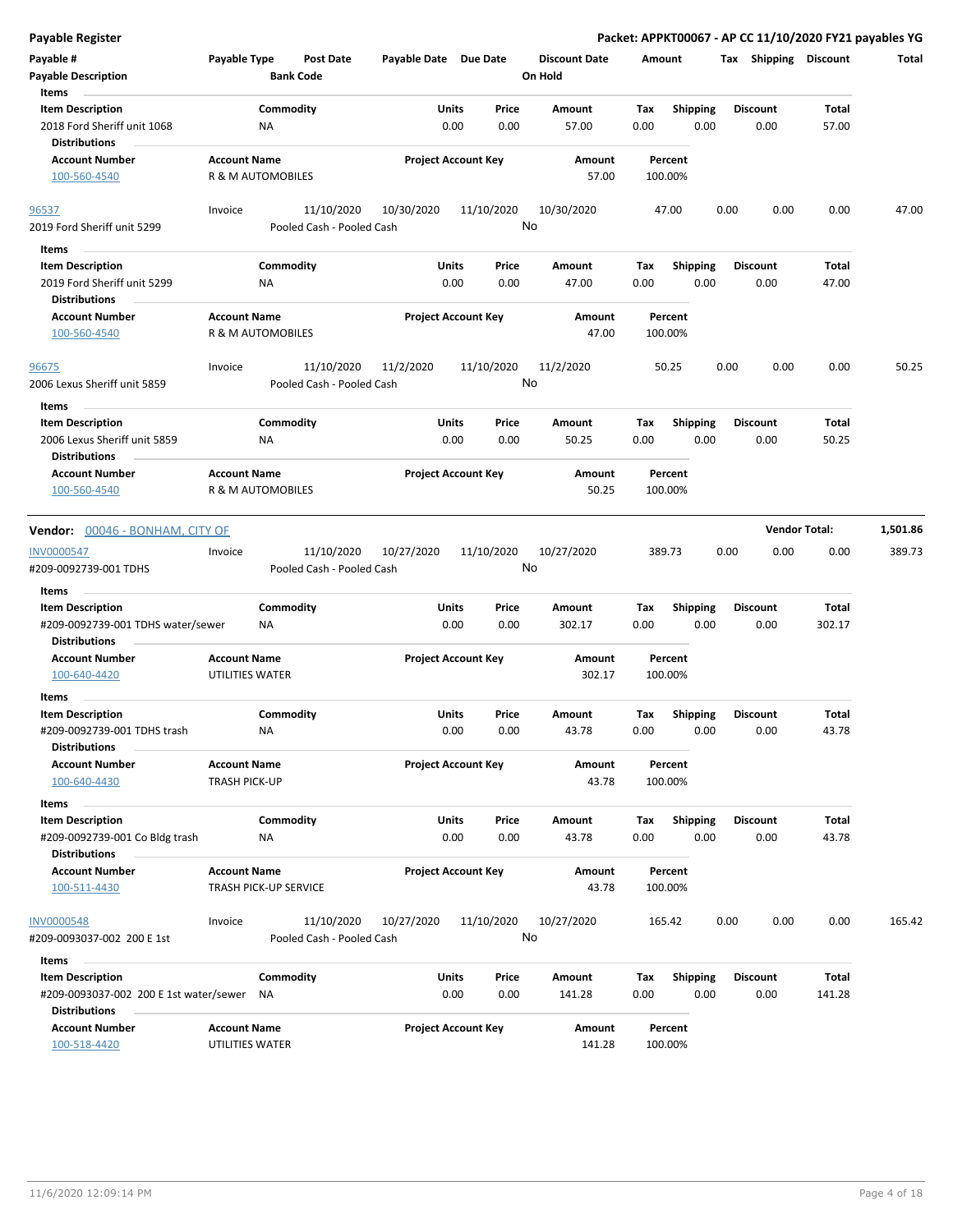| Payable Register                                                                         |                                                    |                                         |                       |                            |                                 | Packet: APPKT00067 - AP CC 11/10/2020 FY21 payables YG |                         |                       |        |
|------------------------------------------------------------------------------------------|----------------------------------------------------|-----------------------------------------|-----------------------|----------------------------|---------------------------------|--------------------------------------------------------|-------------------------|-----------------------|--------|
| Payable #<br><b>Payable Description</b>                                                  | Payable Type                                       | <b>Post Date</b><br><b>Bank Code</b>    | Payable Date Due Date |                            | <b>Discount Date</b><br>On Hold | Amount                                                 | Tax Shipping Discount   |                       | Total  |
| Items                                                                                    |                                                    |                                         |                       |                            |                                 |                                                        |                         |                       |        |
| <b>Item Description</b><br>#209-0093037-002 200 E 1st trash<br><b>Distributions</b>      |                                                    | Commodity<br>ΝA                         | Units                 | Price<br>0.00<br>0.00      | Amount<br>24.14                 | <b>Shipping</b><br>Tax<br>0.00<br>0.00                 | <b>Discount</b><br>0.00 | <b>Total</b><br>24.14 |        |
| <b>Account Number</b>                                                                    | <b>Account Name</b>                                |                                         |                       | <b>Project Account Key</b> | Amount                          | Percent                                                |                         |                       |        |
| 100-518-4430                                                                             | <b>TRASH PICKUP SERVICE</b>                        |                                         |                       |                            | 24.14                           | 100.00%                                                |                         |                       |        |
| <b>INV0000549</b>                                                                        | Invoice                                            | 11/10/2020                              | 10/27/2020            | 11/10/2020                 | 10/27/2020<br>No                | 258.76                                                 | 0.00<br>0.00            | 0.00                  | 258.76 |
| #214-0043011-001 Sheriff                                                                 |                                                    | Pooled Cash - Pooled Cash               |                       |                            |                                 |                                                        |                         |                       |        |
| Items                                                                                    |                                                    |                                         |                       |                            |                                 |                                                        |                         |                       |        |
| <b>Item Description</b><br>#214-0043011-001 Sheriff water/sewer<br><b>Distributions</b>  |                                                    | Commodity<br>NA                         | Units<br>0.00         | Price<br>0.00              | Amount<br>137.92                | Tax<br><b>Shipping</b><br>0.00<br>0.00                 | <b>Discount</b><br>0.00 | Total<br>137.92       |        |
| <b>Account Number</b><br>100-560-4420                                                    | <b>Account Name</b><br>UTILITIES WATER             |                                         |                       | <b>Project Account Key</b> | Amount<br>137.92                | Percent<br>100.00%                                     |                         |                       |        |
| Items                                                                                    |                                                    |                                         |                       |                            |                                 |                                                        |                         |                       |        |
| <b>Item Description</b><br>#214-0043011-001 Sheriff trash                                |                                                    | Commodity<br>NA                         | Units<br>0.00         | Price<br>0.00              | <b>Amount</b><br>120.84         | <b>Shipping</b><br>Tax<br>0.00<br>0.00                 | <b>Discount</b><br>0.00 | Total<br>120.84       |        |
| <b>Distributions</b><br><b>Account Number</b><br>100-560-4430                            | <b>Account Name</b><br><b>SHERIFF TRASH PICKUP</b> |                                         |                       | <b>Project Account Key</b> | Amount<br>120.84                | Percent<br>100.00%                                     |                         |                       |        |
| <b>INV0000550</b>                                                                        | Invoice                                            | 11/10/2020                              | 10/27/2020            | 11/10/2020                 | 10/27/2020                      | 67.99                                                  | 0.00<br>0.00            | 0.00                  | 67.99  |
| #209-0092863-001 800 E 2nd trash<br>Items                                                |                                                    | Pooled Cash - Pooled Cash               |                       |                            | No                              |                                                        |                         |                       |        |
| <b>Item Description</b>                                                                  |                                                    | Commodity                               | Units                 | Price                      | Amount                          | <b>Shipping</b><br>Tax                                 | <b>Discount</b>         | Total                 |        |
| #209-0092863-001 800 E 2nd trash<br><b>Distributions</b>                                 |                                                    | ΝA                                      | 0.00                  | 0.00                       | 67.99                           | 0.00<br>0.00                                           | 0.00                    | 67.99                 |        |
| <b>Account Number</b><br>100-518-4430                                                    | <b>Account Name</b><br><b>TRASH PICKUP SERVICE</b> |                                         |                       | <b>Project Account Key</b> | Amount<br>67.99                 | Percent<br>100.00%                                     |                         |                       |        |
| <b>INV0000552</b><br>#208-0082528-001 Agrilife                                           | Invoice                                            | 11/10/2020<br>Pooled Cash - Pooled Cash | 10/27/2020            | 11/10/2020                 | 10/27/2020<br>No                | 57.58                                                  | 0.00<br>0.00            | 0.00                  | 57.58  |
|                                                                                          |                                                    |                                         |                       |                            |                                 |                                                        |                         |                       |        |
| Items                                                                                    |                                                    |                                         |                       |                            |                                 |                                                        |                         |                       |        |
| <b>Item Description</b><br>#208-0082528-001 Agrilife water/sewer<br><b>Distributions</b> |                                                    | Commodity<br>ΝA                         | Units<br>0.00         | Price<br>0.00              | Amount<br>57.58                 | Tax<br><b>Shipping</b><br>0.00<br>0.00                 | Discount<br>0.00        | Total<br>57.58        |        |
| <b>Account Number</b><br>100-516-4420                                                    | <b>Account Name</b><br>UTILITIES WATER             |                                         |                       | <b>Project Account Key</b> | Amount<br>57.58                 | Percent<br>100.00%                                     |                         |                       |        |
| <b>INV0000553</b><br>#204-0041415-002 Co-Op                                              | Invoice                                            | 11/10/2020<br>Pooled Cash - Pooled Cash | 10/27/2020            | 11/10/2020                 | 10/27/2020<br>No                | 57.58                                                  | 0.00<br>0.00            | 0.00                  | 57.58  |
| Items                                                                                    |                                                    |                                         |                       |                            |                                 |                                                        |                         |                       |        |
| <b>Item Description</b>                                                                  |                                                    | Commodity                               | Units                 | Price                      | Amount                          | Tax<br><b>Shipping</b>                                 | <b>Discount</b>         | Total                 |        |
| #204-0041415-002 Co-Op water/sewer<br><b>Distributions</b>                               |                                                    | NA                                      |                       | 0.00<br>0.00               | 57.58                           | 0.00<br>0.00                                           | 0.00                    | 57.58                 |        |
| <b>Account Number</b>                                                                    | <b>Account Name</b>                                |                                         |                       | <b>Project Account Key</b> | Amount                          | Percent                                                |                         |                       |        |
| 100-512-4420                                                                             | UTILITIES WATER                                    |                                         |                       |                            | 57.58                           | 100.00%                                                |                         |                       |        |
| <b>INV0000554</b>                                                                        | Invoice                                            | 11/10/2020                              | 10/27/2020            | 11/10/2020                 | 10/27/2020                      | 81.72                                                  | 0.00<br>0.00            | 0.00                  | 81.72  |
| #204-0041265-003 108 E Sam Rayburn                                                       |                                                    | Pooled Cash - Pooled Cash               |                       |                            | No                              |                                                        |                         |                       |        |
| Items                                                                                    |                                                    |                                         |                       |                            |                                 |                                                        |                         |                       |        |
| <b>Item Description</b>                                                                  |                                                    | Commodity                               | Units                 | Price                      | Amount                          | Tax<br><b>Shipping</b>                                 | <b>Discount</b>         | Total                 |        |
| #204-0041265-003 108 E Sam Rayburn w NA<br><b>Distributions</b>                          |                                                    |                                         | 0.00                  | 0.00                       | 57.58                           | 0.00<br>0.00                                           | 0.00                    | 57.58                 |        |
| <b>Account Number</b>                                                                    | <b>Account Name</b>                                |                                         |                       | <b>Project Account Key</b> | Amount                          | Percent                                                |                         |                       |        |
| 100-518-4420                                                                             | UTILITIES WATER                                    |                                         |                       |                            | 57.58                           | 100.00%                                                |                         |                       |        |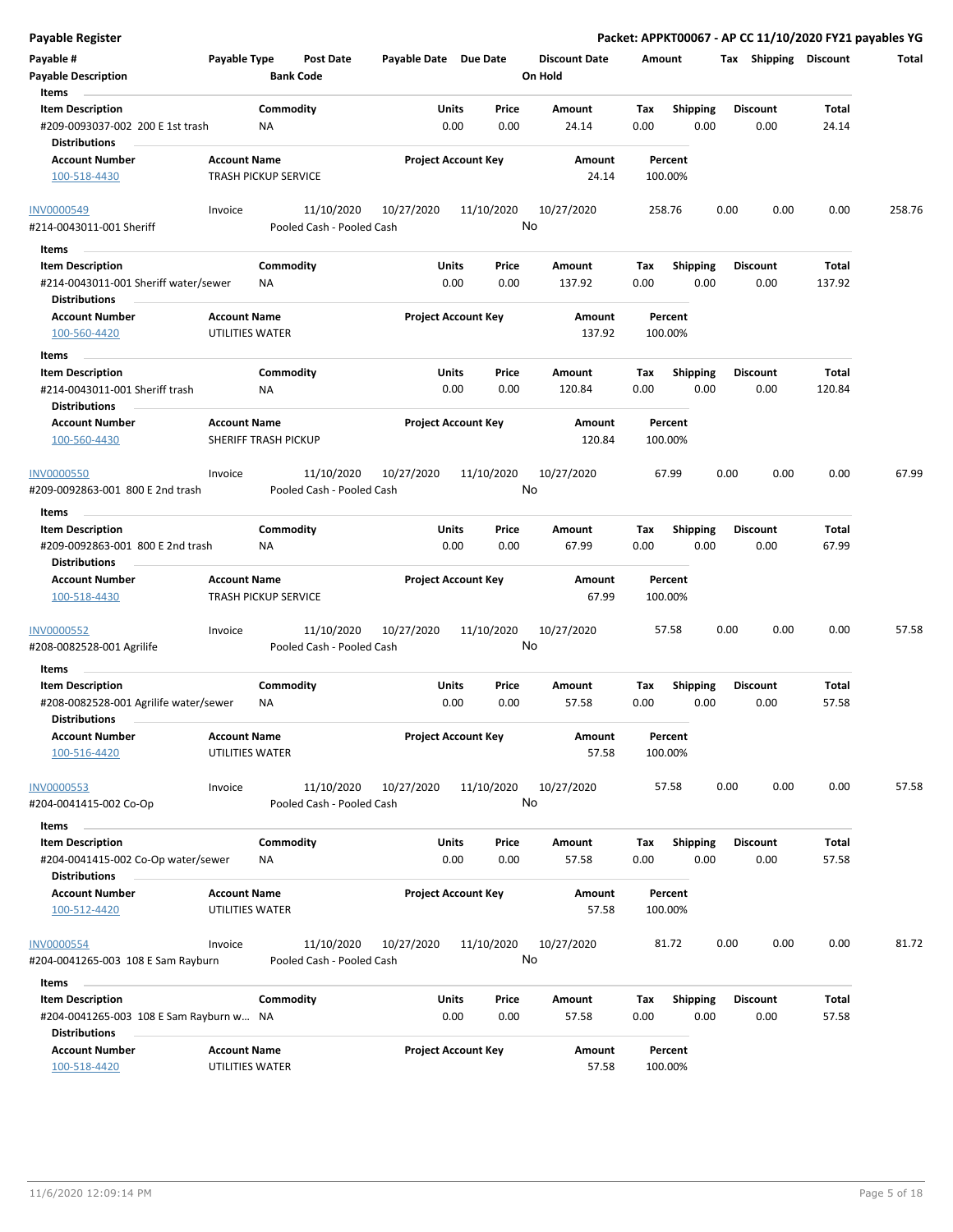| Payable Register                                                                     |                                             |                             |                                         |                            |               |                  |                                 |             |                         |      |                         | Packet: APPKT00067 - AP CC 11/10/2020 FY21 payables YG |        |
|--------------------------------------------------------------------------------------|---------------------------------------------|-----------------------------|-----------------------------------------|----------------------------|---------------|------------------|---------------------------------|-------------|-------------------------|------|-------------------------|--------------------------------------------------------|--------|
| Payable #<br><b>Payable Description</b>                                              | Payable Type                                | <b>Bank Code</b>            | Post Date                               | Payable Date Due Date      |               |                  | <b>Discount Date</b><br>On Hold | Amount      |                         |      | Tax Shipping Discount   |                                                        | Total  |
| Items                                                                                |                                             |                             |                                         |                            |               |                  |                                 |             |                         |      |                         |                                                        |        |
| <b>Item Description</b><br>#204-0041265-003 108 E Sam Rayburn tr NA                  |                                             | Commodity                   |                                         |                            | Units<br>0.00 | Price<br>0.00    | Amount<br>24.14                 | Tax<br>0.00 | Shipping<br>0.00        |      | <b>Discount</b><br>0.00 | Total<br>24.14                                         |        |
| <b>Distributions</b>                                                                 |                                             |                             |                                         |                            |               |                  |                                 |             |                         |      |                         |                                                        |        |
| <b>Account Number</b><br>100-518-4430                                                | <b>Account Name</b>                         | <b>TRASH PICKUP SERVICE</b> |                                         | <b>Project Account Key</b> |               |                  | Amount<br>24.14                 |             | Percent<br>100.00%      |      |                         |                                                        |        |
| <b>INV0000555</b><br>#209-0092782-001 Pct 4 water/sewer                              | Invoice                                     |                             | 11/10/2020<br>Pooled Cash - Pooled Cash | 10/27/2020                 |               | 11/10/2020<br>No | 10/27/2020                      |             | 105.98                  | 0.00 | 0.00                    | 0.00                                                   | 105.98 |
| Items                                                                                |                                             |                             |                                         |                            |               |                  |                                 |             |                         |      |                         |                                                        |        |
| <b>Item Description</b>                                                              |                                             | Commodity                   |                                         |                            | Units         | Price            | Amount                          | Tax         | <b>Shipping</b>         |      | <b>Discount</b>         | Total                                                  |        |
| #209-0092782-001 Pct 4 water/sewer<br><b>Distributions</b>                           |                                             | ΝA                          |                                         |                            | 0.00          | 0.00             | 105.98                          | 0.00        | 0.00                    |      | 0.00                    | 105.98                                                 |        |
| <b>Account Number</b>                                                                | <b>Account Name</b>                         |                             |                                         | <b>Project Account Key</b> |               |                  | Amount                          |             | Percent                 |      |                         |                                                        |        |
| 240-624-4420                                                                         | UTILITY WATER                               |                             |                                         |                            |               |                  | 105.98                          |             | 100.00%                 |      |                         |                                                        |        |
| <b>INV0000556</b><br>#209-0092738-001 Co Bldg water/sewer                            | Invoice                                     |                             | 11/10/2020<br>Pooled Cash - Pooled Cash | 10/27/2020                 |               | 11/10/2020<br>No | 10/27/2020                      |             | 57.58                   | 0.00 | 0.00                    | 0.00                                                   | 57.58  |
| Items                                                                                |                                             |                             |                                         |                            |               |                  |                                 |             |                         |      |                         |                                                        |        |
| <b>Item Description</b><br>#209-0092738-001 Co Bldg water/sewer                      |                                             | Commodity<br><b>NA</b>      |                                         |                            | Units<br>0.00 | Price<br>0.00    | Amount<br>57.58                 | Tax<br>0.00 | <b>Shipping</b><br>0.00 |      | <b>Discount</b><br>0.00 | Total<br>57.58                                         |        |
| <b>Distributions</b>                                                                 |                                             |                             |                                         |                            |               |                  |                                 |             |                         |      |                         |                                                        |        |
| <b>Account Number</b><br>100-511-4420                                                | <b>Account Name</b><br>UTILITIES WATER      |                             |                                         | <b>Project Account Key</b> |               |                  | Amount<br>57.58                 |             | Percent<br>100.00%      |      |                         |                                                        |        |
| <b>INV0000557</b>                                                                    | Invoice                                     |                             | 11/10/2020                              | 10/27/2020                 |               | 11/10/2020       | 10/27/2020                      |             | 171.96                  | 0.00 | 0.00                    | 0.00                                                   | 171.96 |
| #205-0050150-001 S Annex<br>Items                                                    |                                             |                             | Pooled Cash - Pooled Cash               |                            |               | No               |                                 |             |                         |      |                         |                                                        |        |
| <b>Item Description</b>                                                              |                                             | Commodity                   |                                         |                            | Units         | Price            | Amount                          | Tax         | <b>Shipping</b>         |      | <b>Discount</b>         | Total                                                  |        |
| #205-0050150-001 S Annex water/sewer<br><b>Distributions</b>                         |                                             | <b>NA</b>                   |                                         |                            | 0.00          | 0.00             | 84.40                           | 0.00        | 0.00                    |      | 0.00                    | 84.40                                                  |        |
| <b>Account Number</b><br>100-513-4420                                                | <b>Account Name</b><br>UTILITIES WATER      |                             |                                         | <b>Project Account Key</b> |               |                  | Amount<br>84.40                 |             | Percent<br>100.00%      |      |                         |                                                        |        |
| Items                                                                                |                                             |                             |                                         |                            |               |                  |                                 |             |                         |      |                         |                                                        |        |
| <b>Item Description</b><br>#205-0050150-001 S Annex trash                            |                                             | Commodity<br>ΝA             |                                         |                            | Units<br>0.00 | Price<br>0.00    | Amount<br>87.56                 | Tax<br>0.00 | <b>Shipping</b><br>0.00 |      | <b>Discount</b><br>0.00 | Total<br>87.56                                         |        |
| <b>Distributions</b>                                                                 |                                             |                             |                                         |                            |               |                  |                                 |             |                         |      |                         |                                                        |        |
| <b>Account Number</b><br>100-513-4430                                                | <b>Account Name</b>                         | <b>TRASH PICKUP SERVICE</b> |                                         | <b>Project Account Key</b> |               |                  | Amount<br>87.56                 |             | Percent<br>100.00%      |      |                         |                                                        |        |
| <b>INV0000558</b><br>#204-0041367-001 Courthouse trash                               | Invoice                                     |                             | 11/10/2020<br>Pooled Cash - Pooled Cash | 10/27/2020                 |               | 11/10/2020<br>No | 10/27/2020                      |             | 87.56                   | 0.00 | 0.00                    | 0.00                                                   | 87.56  |
| Items                                                                                |                                             |                             |                                         |                            |               |                  |                                 |             |                         |      |                         |                                                        |        |
| <b>Item Description</b><br>#204-0041367-001 Courthouse trash<br><b>Distributions</b> |                                             | Commodity<br>ΝA             |                                         |                            | Units<br>0.00 | Price<br>0.00    | Amount<br>87.56                 | Tax<br>0.00 | <b>Shipping</b><br>0.00 |      | <b>Discount</b><br>0.00 | Total<br>87.56                                         |        |
| <b>Account Number</b>                                                                | <b>Account Name</b>                         |                             |                                         | <b>Project Account Key</b> |               |                  | Amount                          |             | Percent                 |      |                         |                                                        |        |
| 100-510-4430                                                                         | <b>TRASH PICK-UP</b>                        |                             |                                         |                            |               |                  | 87.56                           |             | 100.00%                 |      |                         |                                                        |        |
| Vendor: 00725 - BRANNAN, QUIENCY SMITH                                               |                                             |                             |                                         |                            |               |                  |                                 |             |                         |      |                         | <b>Vendor Total:</b>                                   | 728.00 |
| <b>INV0000559</b><br>CR-19-27197 Fannin Dst Ct                                       | Invoice                                     |                             | 11/10/2020<br>Pooled Cash - Pooled Cash | 10/16/2020                 |               | 11/10/2020<br>No | 10/16/2020                      |             | 632.00                  | 0.00 | 0.00                    | 0.00                                                   | 632.00 |
| Items                                                                                |                                             |                             |                                         |                            |               |                  |                                 |             |                         |      |                         |                                                        |        |
| <b>Item Description</b>                                                              |                                             | Commodity                   |                                         |                            | Units         | Price            | Amount                          | Tax         | <b>Shipping</b>         |      | <b>Discount</b>         | Total                                                  |        |
| CR-19-27197 Fannin Dst Ct<br><b>Distributions</b>                                    |                                             | <b>NA</b>                   |                                         |                            | 0.00          | 0.00             | 632.00                          | 0.00        | 0.00                    |      | 0.00                    | 632.00                                                 |        |
| <b>Account Number</b><br>100-435-4370                                                | <b>Account Name</b><br><b>ATTORNEY FEES</b> |                             |                                         | <b>Project Account Key</b> |               |                  | Amount<br>632.00                |             | Percent<br>100.00%      |      |                         |                                                        |        |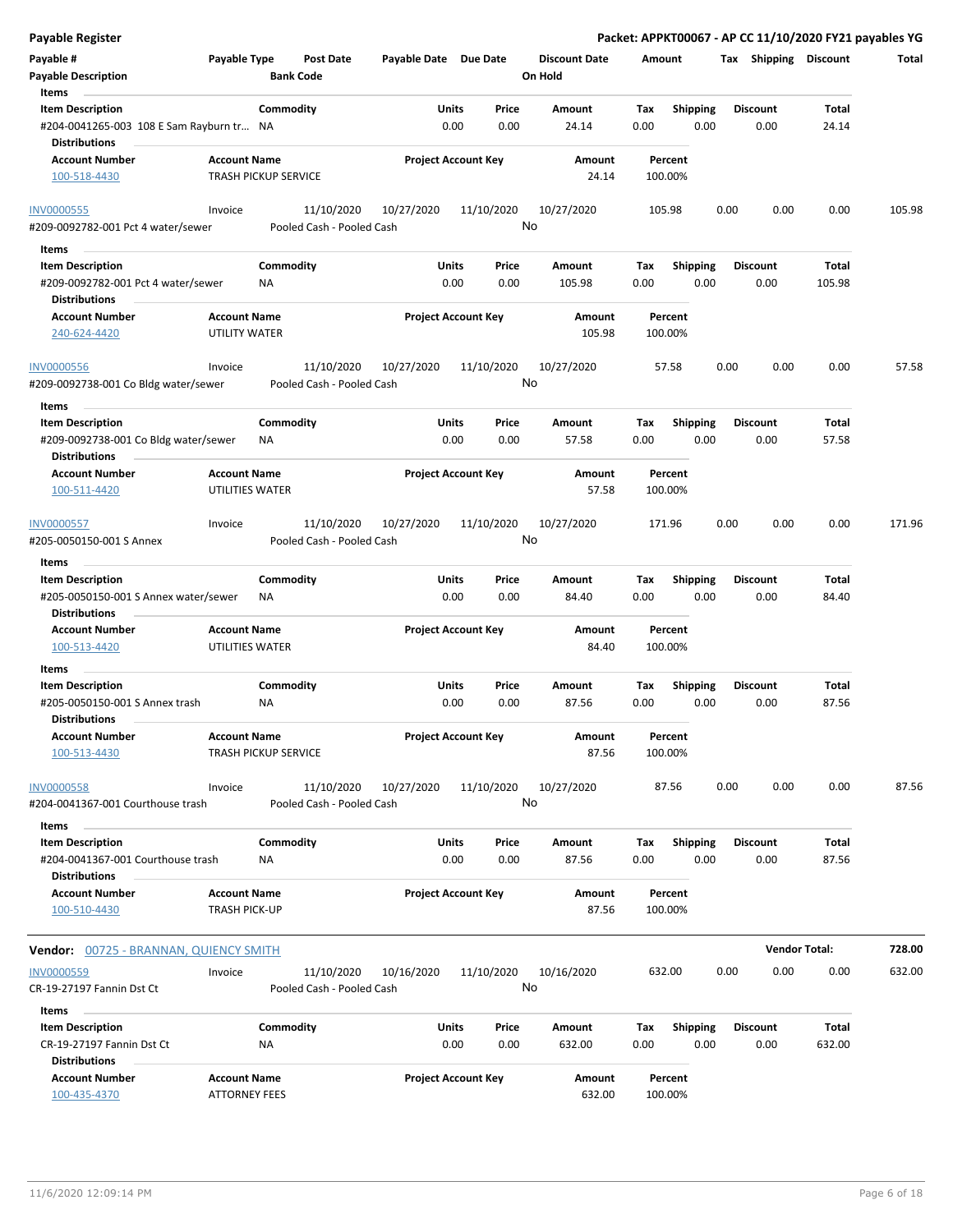| Payable Type                         | Post Date                                                                        | Payable Date                                                                                                                                                                                                                                                                                                 | Due Date                                                                                                                                                                                 | <b>Discount Date</b>                                                                                                                                                                                                                                                                                                                  |                                                                                                 |                                     |                                                                                                                                                                                                              |                                                                                                                                                                                           |                                                                                                                                                        | Total                                                                                                                                                                                         |
|--------------------------------------|----------------------------------------------------------------------------------|--------------------------------------------------------------------------------------------------------------------------------------------------------------------------------------------------------------------------------------------------------------------------------------------------------------|------------------------------------------------------------------------------------------------------------------------------------------------------------------------------------------|---------------------------------------------------------------------------------------------------------------------------------------------------------------------------------------------------------------------------------------------------------------------------------------------------------------------------------------|-------------------------------------------------------------------------------------------------|-------------------------------------|--------------------------------------------------------------------------------------------------------------------------------------------------------------------------------------------------------------|-------------------------------------------------------------------------------------------------------------------------------------------------------------------------------------------|--------------------------------------------------------------------------------------------------------------------------------------------------------|-----------------------------------------------------------------------------------------------------------------------------------------------------------------------------------------------|
| Invoice                              | 11/10/2020                                                                       | 10/9/2020                                                                                                                                                                                                                                                                                                    | 11/10/2020                                                                                                                                                                               | 10/9/2020                                                                                                                                                                                                                                                                                                                             |                                                                                                 |                                     |                                                                                                                                                                                                              | 0.00                                                                                                                                                                                      | 0.00                                                                                                                                                   | 96.00                                                                                                                                                                                         |
|                                      |                                                                                  |                                                                                                                                                                                                                                                                                                              | Price                                                                                                                                                                                    | Amount                                                                                                                                                                                                                                                                                                                                | Tax                                                                                             |                                     |                                                                                                                                                                                                              |                                                                                                                                                                                           | Total                                                                                                                                                  |                                                                                                                                                                                               |
|                                      |                                                                                  |                                                                                                                                                                                                                                                                                                              |                                                                                                                                                                                          |                                                                                                                                                                                                                                                                                                                                       |                                                                                                 |                                     |                                                                                                                                                                                                              |                                                                                                                                                                                           |                                                                                                                                                        |                                                                                                                                                                                               |
| <b>Account Name</b>                  |                                                                                  |                                                                                                                                                                                                                                                                                                              |                                                                                                                                                                                          | Amount                                                                                                                                                                                                                                                                                                                                |                                                                                                 |                                     |                                                                                                                                                                                                              |                                                                                                                                                                                           |                                                                                                                                                        |                                                                                                                                                                                               |
|                                      |                                                                                  |                                                                                                                                                                                                                                                                                                              |                                                                                                                                                                                          | 96.00                                                                                                                                                                                                                                                                                                                                 |                                                                                                 |                                     |                                                                                                                                                                                                              |                                                                                                                                                                                           |                                                                                                                                                        |                                                                                                                                                                                               |
| Vendor: 00052 - CO-OPERATIVE GIN CO. |                                                                                  |                                                                                                                                                                                                                                                                                                              |                                                                                                                                                                                          |                                                                                                                                                                                                                                                                                                                                       |                                                                                                 |                                     |                                                                                                                                                                                                              |                                                                                                                                                                                           |                                                                                                                                                        | 251.35                                                                                                                                                                                        |
| Invoice                              | 11/10/2020                                                                       | 10/13/2020                                                                                                                                                                                                                                                                                                   | 11/10/2020                                                                                                                                                                               | 10/13/2020                                                                                                                                                                                                                                                                                                                            |                                                                                                 |                                     |                                                                                                                                                                                                              | 0.00                                                                                                                                                                                      | 0.00                                                                                                                                                   | 94.75                                                                                                                                                                                         |
|                                      |                                                                                  |                                                                                                                                                                                                                                                                                                              |                                                                                                                                                                                          |                                                                                                                                                                                                                                                                                                                                       |                                                                                                 |                                     |                                                                                                                                                                                                              |                                                                                                                                                                                           |                                                                                                                                                        |                                                                                                                                                                                               |
| ΝA                                   |                                                                                  |                                                                                                                                                                                                                                                                                                              | Price<br>0.00                                                                                                                                                                            | Amount<br>94.75                                                                                                                                                                                                                                                                                                                       | Tax<br>0.00                                                                                     |                                     |                                                                                                                                                                                                              | 0.00                                                                                                                                                                                      | Total<br>94.75                                                                                                                                         |                                                                                                                                                                                               |
| <b>Account Name</b>                  |                                                                                  |                                                                                                                                                                                                                                                                                                              |                                                                                                                                                                                          | Amount<br>94.75                                                                                                                                                                                                                                                                                                                       |                                                                                                 |                                     |                                                                                                                                                                                                              |                                                                                                                                                                                           |                                                                                                                                                        |                                                                                                                                                                                               |
| Invoice                              | 11/10/2020                                                                       | 10/15/2020                                                                                                                                                                                                                                                                                                   | 11/10/2020                                                                                                                                                                               | 10/15/2020                                                                                                                                                                                                                                                                                                                            |                                                                                                 |                                     |                                                                                                                                                                                                              | 0.00                                                                                                                                                                                      | 0.00                                                                                                                                                   | 133.60                                                                                                                                                                                        |
|                                      |                                                                                  |                                                                                                                                                                                                                                                                                                              |                                                                                                                                                                                          |                                                                                                                                                                                                                                                                                                                                       |                                                                                                 |                                     |                                                                                                                                                                                                              |                                                                                                                                                                                           |                                                                                                                                                        |                                                                                                                                                                                               |
|                                      |                                                                                  |                                                                                                                                                                                                                                                                                                              | Price                                                                                                                                                                                    | Amount                                                                                                                                                                                                                                                                                                                                | Tax                                                                                             |                                     |                                                                                                                                                                                                              |                                                                                                                                                                                           |                                                                                                                                                        |                                                                                                                                                                                               |
|                                      |                                                                                  |                                                                                                                                                                                                                                                                                                              |                                                                                                                                                                                          |                                                                                                                                                                                                                                                                                                                                       |                                                                                                 |                                     |                                                                                                                                                                                                              |                                                                                                                                                                                           |                                                                                                                                                        |                                                                                                                                                                                               |
| <b>Account Name</b>                  |                                                                                  |                                                                                                                                                                                                                                                                                                              |                                                                                                                                                                                          | Amount                                                                                                                                                                                                                                                                                                                                |                                                                                                 |                                     |                                                                                                                                                                                                              |                                                                                                                                                                                           |                                                                                                                                                        |                                                                                                                                                                                               |
|                                      |                                                                                  |                                                                                                                                                                                                                                                                                                              |                                                                                                                                                                                          | 24.50<br>109.10                                                                                                                                                                                                                                                                                                                       |                                                                                                 |                                     |                                                                                                                                                                                                              |                                                                                                                                                                                           |                                                                                                                                                        |                                                                                                                                                                                               |
| Invoice                              | 11/10/2020                                                                       | 10/21/2020                                                                                                                                                                                                                                                                                                   | 11/10/2020                                                                                                                                                                               | 10/21/2020                                                                                                                                                                                                                                                                                                                            |                                                                                                 |                                     |                                                                                                                                                                                                              | 0.00                                                                                                                                                                                      | 0.00                                                                                                                                                   | 14.00                                                                                                                                                                                         |
|                                      |                                                                                  |                                                                                                                                                                                                                                                                                                              |                                                                                                                                                                                          |                                                                                                                                                                                                                                                                                                                                       |                                                                                                 |                                     |                                                                                                                                                                                                              |                                                                                                                                                                                           |                                                                                                                                                        |                                                                                                                                                                                               |
|                                      |                                                                                  |                                                                                                                                                                                                                                                                                                              | Price                                                                                                                                                                                    | Amount                                                                                                                                                                                                                                                                                                                                | Tax                                                                                             |                                     |                                                                                                                                                                                                              |                                                                                                                                                                                           | Total                                                                                                                                                  |                                                                                                                                                                                               |
|                                      |                                                                                  |                                                                                                                                                                                                                                                                                                              |                                                                                                                                                                                          |                                                                                                                                                                                                                                                                                                                                       |                                                                                                 |                                     |                                                                                                                                                                                                              |                                                                                                                                                                                           |                                                                                                                                                        |                                                                                                                                                                                               |
| <b>Account Name</b>                  |                                                                                  |                                                                                                                                                                                                                                                                                                              |                                                                                                                                                                                          | Amount<br>14.00                                                                                                                                                                                                                                                                                                                       |                                                                                                 |                                     |                                                                                                                                                                                                              |                                                                                                                                                                                           |                                                                                                                                                        |                                                                                                                                                                                               |
| Invoice                              | 11/10/2020                                                                       | 10/26/2020                                                                                                                                                                                                                                                                                                   | 11/10/2020                                                                                                                                                                               | 10/26/2020                                                                                                                                                                                                                                                                                                                            |                                                                                                 |                                     |                                                                                                                                                                                                              | 0.00                                                                                                                                                                                      | 0.00                                                                                                                                                   | 9.00                                                                                                                                                                                          |
|                                      |                                                                                  |                                                                                                                                                                                                                                                                                                              |                                                                                                                                                                                          |                                                                                                                                                                                                                                                                                                                                       |                                                                                                 |                                     |                                                                                                                                                                                                              |                                                                                                                                                                                           |                                                                                                                                                        |                                                                                                                                                                                               |
|                                      |                                                                                  |                                                                                                                                                                                                                                                                                                              | 0.00                                                                                                                                                                                     | 9.00                                                                                                                                                                                                                                                                                                                                  |                                                                                                 |                                     |                                                                                                                                                                                                              |                                                                                                                                                                                           |                                                                                                                                                        |                                                                                                                                                                                               |
|                                      |                                                                                  |                                                                                                                                                                                                                                                                                                              |                                                                                                                                                                                          |                                                                                                                                                                                                                                                                                                                                       |                                                                                                 |                                     |                                                                                                                                                                                                              |                                                                                                                                                                                           |                                                                                                                                                        |                                                                                                                                                                                               |
| <b>Account Name</b>                  |                                                                                  |                                                                                                                                                                                                                                                                                                              |                                                                                                                                                                                          | Amount<br>9.00                                                                                                                                                                                                                                                                                                                        |                                                                                                 |                                     |                                                                                                                                                                                                              |                                                                                                                                                                                           |                                                                                                                                                        |                                                                                                                                                                                               |
|                                      |                                                                                  |                                                                                                                                                                                                                                                                                                              |                                                                                                                                                                                          |                                                                                                                                                                                                                                                                                                                                       |                                                                                                 |                                     |                                                                                                                                                                                                              |                                                                                                                                                                                           |                                                                                                                                                        | 4,288.00                                                                                                                                                                                      |
|                                      |                                                                                  |                                                                                                                                                                                                                                                                                                              |                                                                                                                                                                                          |                                                                                                                                                                                                                                                                                                                                       |                                                                                                 |                                     |                                                                                                                                                                                                              |                                                                                                                                                                                           |                                                                                                                                                        | 4,288.00                                                                                                                                                                                      |
|                                      |                                                                                  |                                                                                                                                                                                                                                                                                                              |                                                                                                                                                                                          |                                                                                                                                                                                                                                                                                                                                       |                                                                                                 |                                     |                                                                                                                                                                                                              |                                                                                                                                                                                           |                                                                                                                                                        |                                                                                                                                                                                               |
|                                      |                                                                                  |                                                                                                                                                                                                                                                                                                              |                                                                                                                                                                                          |                                                                                                                                                                                                                                                                                                                                       |                                                                                                 |                                     |                                                                                                                                                                                                              |                                                                                                                                                                                           |                                                                                                                                                        |                                                                                                                                                                                               |
|                                      |                                                                                  |                                                                                                                                                                                                                                                                                                              | Price                                                                                                                                                                                    | Amount                                                                                                                                                                                                                                                                                                                                | Tax                                                                                             |                                     |                                                                                                                                                                                                              |                                                                                                                                                                                           | Total                                                                                                                                                  |                                                                                                                                                                                               |
| ΝA                                   |                                                                                  |                                                                                                                                                                                                                                                                                                              | 0.00                                                                                                                                                                                     | 4,288.00                                                                                                                                                                                                                                                                                                                              | 0.00                                                                                            |                                     |                                                                                                                                                                                                              | 0.00                                                                                                                                                                                      | 4,288.00                                                                                                                                               |                                                                                                                                                                                               |
| <b>Account Name</b>                  |                                                                                  |                                                                                                                                                                                                                                                                                                              |                                                                                                                                                                                          | Amount<br>4,288.00                                                                                                                                                                                                                                                                                                                    |                                                                                                 |                                     |                                                                                                                                                                                                              |                                                                                                                                                                                           |                                                                                                                                                        |                                                                                                                                                                                               |
|                                      | ΝA<br>NA<br>ΝA<br>ΝA<br><b>Vendor:</b> 00357 - DATA PRESERVATION, LLC<br>Invoice | <b>Bank Code</b><br>Commodity<br><b>ATTORNEY FEES- CPS CASES</b><br>Commodity<br>R&M MACHINERY GAS & OIL<br>Commodity<br><b>R&amp;M MACHINERY PARTS</b><br><b>SHOP SUPPLIES</b><br>Commodity<br>R&M MACHINERY PARTS<br>Commodity<br><b>SHOP SUPPLIES</b><br>11/10/2020<br>Commodity<br><b>IMAGING SYSTEM</b> | Pooled Cash - Pooled Cash<br>Pooled Cash - Pooled Cash<br>Pooled Cash - Pooled Cash<br>Pooled Cash - Pooled Cash<br>Pooled Cash - Pooled Cash<br>10/30/2020<br>Pooled Cash - Pooled Cash | Units<br>0.00<br>0.00<br><b>Project Account Key</b><br>Units<br>0.00<br><b>Project Account Key</b><br>Units<br>0.00<br>0.00<br><b>Project Account Key</b><br>Units<br>0.00<br>0.00<br><b>Project Account Key</b><br>Units<br>Price<br>0.00<br><b>Project Account Key</b><br>11/10/2020<br>Units<br>0.00<br><b>Project Account Key</b> | On Hold<br>No<br>96.00<br>No<br>No<br>133.60<br>No<br>14.00<br>No<br>Amount<br>10/30/2020<br>No | 0.00<br>0.00<br>0.00<br>Тах<br>0.00 | Amount<br>96.00<br>Percent<br>100.00%<br>94.75<br>Percent<br>100.00%<br>133.60<br>Percent<br>18.34%<br>81.66%<br>14.00<br>Percent<br>100.00%<br>9.00<br>Percent<br>100.00%<br>4,288.00<br>Percent<br>100.00% | 0.00<br>Shipping<br>0.00<br>0.00<br><b>Shipping</b><br>0.00<br>0.00<br>Shipping<br>0.00<br>0.00<br><b>Shipping</b><br>0.00<br>0.00<br>Shipping<br>0.00<br>0.00<br><b>Shipping</b><br>0.00 | <b>Discount</b><br>0.00<br><b>Discount</b><br><b>Discount</b><br>0.00<br><b>Discount</b><br>0.00<br><b>Discount</b><br>0.00<br>0.00<br><b>Discount</b> | Packet: APPKT00067 - AP CC 11/10/2020 FY21 payables YG<br>Tax Shipping Discount<br>96.00<br><b>Vendor Total:</b><br>Total<br>133.60<br>14.00<br>Total<br>9.00<br><b>Vendor Total:</b><br>0.00 |

**Vendor:**  $\underline{00261}$  - DODD CITY FIRE DEPARTMENT **Vendor Total:** 2,984.54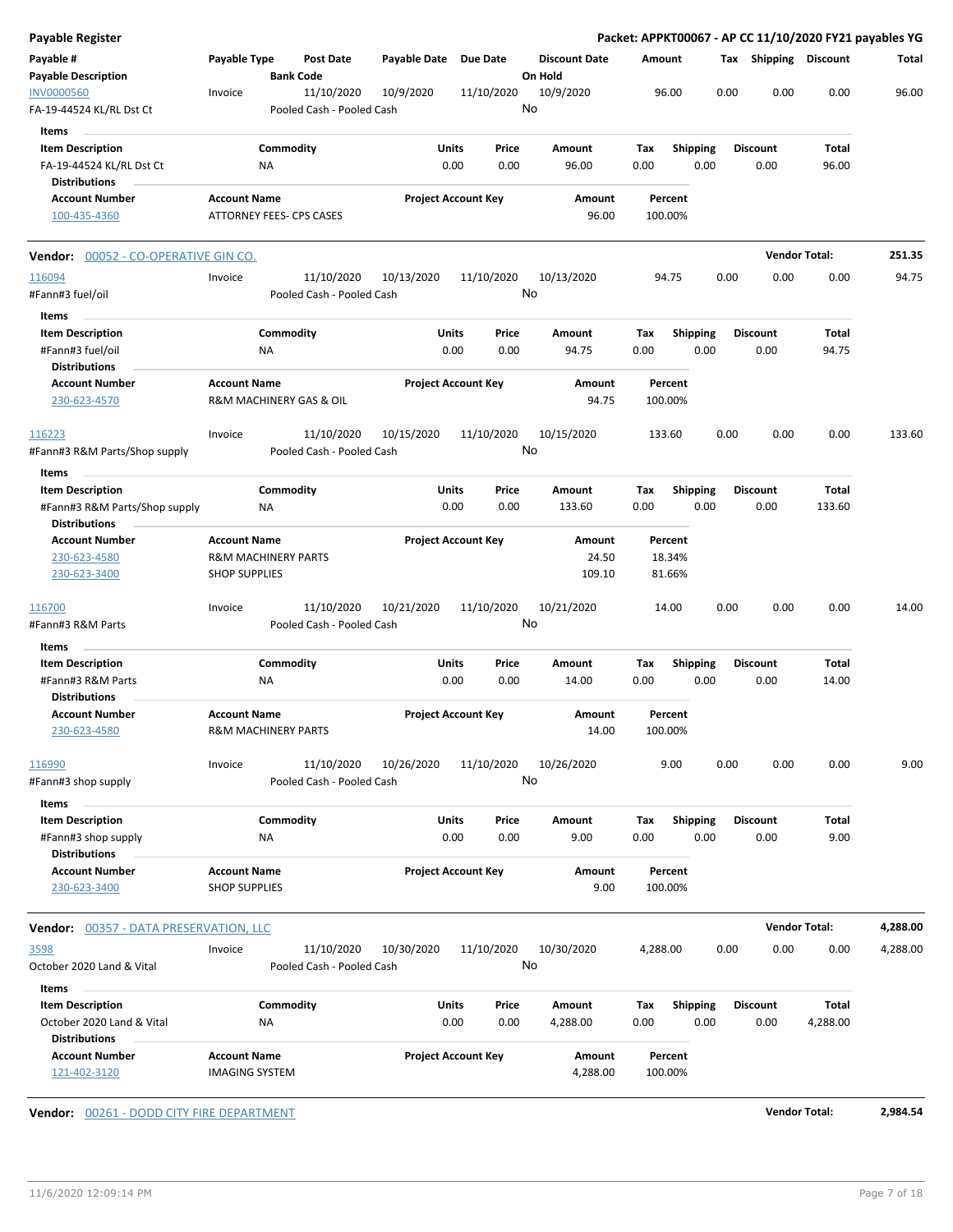| Payable Register                                                      |                         |                                |                                         |               |                            |                                 |                    |                    |                 |      |                         |                      | Packet: APPKT00067 - AP CC 11/10/2020 FY21 payables YG |
|-----------------------------------------------------------------------|-------------------------|--------------------------------|-----------------------------------------|---------------|----------------------------|---------------------------------|--------------------|--------------------|-----------------|------|-------------------------|----------------------|--------------------------------------------------------|
| Payable #<br><b>Payable Description</b>                               | Payable Type            | <b>Bank Code</b>               | <b>Post Date</b>                        | Payable Date  | <b>Due Date</b>            | <b>Discount Date</b><br>On Hold |                    | Amount             |                 |      | Tax Shipping Discount   |                      | Total                                                  |
| INV0000561<br>FY21 1st qtr Fire Protection                            | Invoice                 |                                | 11/10/2020<br>Pooled Cash - Pooled Cash | 11/5/2020     | 11/10/2020                 | 11/5/2020<br>No                 |                    | 2,984.54           |                 | 0.00 | 0.00                    | 0.00                 | 2,984.54                                               |
| Items                                                                 |                         |                                |                                         |               |                            |                                 |                    |                    |                 |      |                         |                      |                                                        |
| <b>Item Description</b>                                               |                         | Commodity                      |                                         | Units         | Price                      | Amount                          |                    | Тах                | <b>Shipping</b> |      | <b>Discount</b>         | Total                |                                                        |
| FY21 1st qtr Fire Protection                                          |                         | ΝA                             |                                         | 0.00          | 0.00                       | 2,984.54                        |                    | 0.00               |                 | 0.00 | 0.00                    | 2,984.54             |                                                        |
| <b>Distributions</b>                                                  |                         |                                |                                         |               |                            |                                 |                    |                    |                 |      |                         |                      |                                                        |
| <b>Account Number</b>                                                 | <b>Account Name</b>     |                                |                                         |               | <b>Project Account Key</b> |                                 | Amount             | Percent            |                 |      |                         |                      |                                                        |
| 100-543-4160                                                          | FIRE PROTECTION SERVICE |                                |                                         |               |                            |                                 | 2,984.54           | 100.00%            |                 |      |                         |                      |                                                        |
| <b>Vendor:</b> 00084 - ECTOR VOL.FIRE DEPARTMENT                      |                         |                                |                                         |               |                            |                                 |                    |                    |                 |      |                         | <b>Vendor Total:</b> | 2,984.54                                               |
| <b>INV0000562</b>                                                     | Invoice                 |                                | 11/10/2020                              | 11/5/2020     | 11/10/2020                 | 11/5/2020                       |                    | 2,984.54           |                 | 0.00 | 0.00                    | 0.00                 | 2,984.54                                               |
| FY21 1st qtr Fire Protection                                          |                         |                                | Pooled Cash - Pooled Cash               |               |                            | No                              |                    |                    |                 |      |                         |                      |                                                        |
| Items                                                                 |                         |                                |                                         |               |                            |                                 |                    |                    |                 |      |                         |                      |                                                        |
| <b>Item Description</b><br>FY21 1st qtr Fire Protection               |                         | Commodity<br>ΝA                |                                         | Units<br>0.00 | Price<br>0.00              | Amount<br>2,984.54              |                    | Tax<br>0.00        | <b>Shipping</b> | 0.00 | <b>Discount</b><br>0.00 | Total<br>2,984.54    |                                                        |
| <b>Distributions</b>                                                  |                         |                                |                                         |               |                            |                                 |                    |                    |                 |      |                         |                      |                                                        |
| <b>Account Number</b><br>100-543-4160                                 | <b>Account Name</b>     | FIRE PROTECTION SERVICE        |                                         |               | <b>Project Account Key</b> |                                 | Amount<br>2,984.54 | Percent<br>100.00% |                 |      |                         |                      |                                                        |
| <b>Vendor:</b> 00797 - FANNIN COUNTY TAX ASSESSOR-COL                 |                         |                                |                                         |               |                            |                                 |                    |                    |                 |      |                         | <b>Vendor Total:</b> | 37.50                                                  |
| <b>INV0000563</b>                                                     | Invoice                 |                                | 11/10/2020                              | 10/2/2020     | 11/10/2020                 | 10/2/2020                       |                    |                    | 7.50            | 0.00 | 0.00                    | 0.00                 | 7.50                                                   |
| Pct 3 2013 Chev registration Plate 1146762                            |                         |                                | Pooled Cash - Pooled Cash               |               |                            | No                              |                    |                    |                 |      |                         |                      |                                                        |
| Items                                                                 |                         |                                |                                         |               |                            |                                 |                    |                    |                 |      |                         |                      |                                                        |
| <b>Item Description</b>                                               |                         | Commodity                      |                                         | Units         | Price                      | Amount                          |                    | Tax                | <b>Shipping</b> |      | <b>Discount</b>         | Total                |                                                        |
| Pct 3 2013 Chev registration Plate 1146762 NA<br><b>Distributions</b> |                         |                                |                                         | 0.00          | 0.00                       | 7.50                            |                    | 0.00               |                 | 0.00 | 0.00                    | 7.50                 |                                                        |
| <b>Account Number</b>                                                 | <b>Account Name</b>     |                                |                                         |               | <b>Project Account Key</b> |                                 | Amount             | Percent            |                 |      |                         |                      |                                                        |
| 230-623-4580                                                          |                         | <b>R&amp;M MACHINERY PARTS</b> |                                         |               |                            |                                 | 7.50               | 100.00%            |                 |      |                         |                      |                                                        |
| <b>INV0000564</b><br>Pct 3 2004 Chev registration Plate 1334610       | Invoice                 |                                | 11/10/2020<br>Pooled Cash - Pooled Cash | 10/13/2020    | 11/10/2020                 | 10/13/2020<br>No                |                    |                    | 7.50            | 0.00 | 0.00                    | 0.00                 | 7.50                                                   |
|                                                                       |                         |                                |                                         |               |                            |                                 |                    |                    |                 |      |                         |                      |                                                        |
| Items<br><b>Item Description</b>                                      |                         | Commodity                      |                                         | Units         | Price                      | Amount                          |                    | Tax                | <b>Shipping</b> |      | <b>Discount</b>         | Total                |                                                        |
| Pct 3 2004 Chev registration Plate 1334610 NA<br><b>Distributions</b> |                         |                                |                                         | 0.00          | 0.00                       | 7.50                            |                    | 0.00               |                 | 0.00 | 0.00                    | 7.50                 |                                                        |
| <b>Account Number</b>                                                 | <b>Account Name</b>     |                                |                                         |               | <b>Project Account Key</b> |                                 | Amount             |                    | Percent         |      |                         |                      |                                                        |
| 230-623-4580                                                          |                         | <b>R&amp;M MACHINERY PARTS</b> |                                         |               |                            |                                 | 7.50               | 100.00%            |                 |      |                         |                      |                                                        |
| <b>INV0000565</b>                                                     | Invoice                 |                                | 11/10/2020                              | 11/3/2020     | 11/10/2020                 | 11/3/2020                       |                    |                    | 7.50            | 0.00 | 0.00                    | 0.00                 | 7.50                                                   |
| SO 2006 Lexus registration                                            |                         |                                | Pooled Cash - Pooled Cash               |               |                            | No                              |                    |                    |                 |      |                         |                      |                                                        |
| Items                                                                 |                         |                                |                                         |               |                            |                                 |                    |                    |                 |      |                         |                      |                                                        |
| <b>Item Description</b>                                               |                         | Commodity                      |                                         | Units         | Price                      | Amount                          |                    | Tax                | <b>Shipping</b> |      | <b>Discount</b>         | Total                |                                                        |
| SO 2006 Lexus registration                                            |                         | NA                             |                                         | 0.00          | 0.00                       | 7.50                            |                    | 0.00               |                 | 0.00 | 0.00                    | 7.50                 |                                                        |
| <b>Distributions</b>                                                  |                         |                                |                                         |               |                            |                                 |                    |                    |                 |      |                         |                      |                                                        |
| <b>Account Number</b>                                                 | <b>Account Name</b>     |                                |                                         |               | <b>Project Account Key</b> |                                 | Amount             | Percent            |                 |      |                         |                      |                                                        |
| 100-560-4540                                                          |                         | R & M AUTOMOBILES              |                                         |               |                            |                                 | 7.50               | 100.00%            |                 |      |                         |                      |                                                        |
| <b>INV0000566</b><br>Pct 2 2002 Intl registration Plate 1117124       | Invoice                 |                                | 11/10/2020<br>Pooled Cash - Pooled Cash | 10/18/2020    | 11/10/2020                 | 10/18/2020<br>No                |                    |                    | 7.50            | 0.00 | 0.00                    | 0.00                 | 7.50                                                   |
|                                                                       |                         |                                |                                         |               |                            |                                 |                    |                    |                 |      |                         |                      |                                                        |
| Items                                                                 |                         |                                |                                         |               |                            |                                 |                    |                    |                 |      |                         |                      |                                                        |
| <b>Item Description</b><br>Pct 2 2002 Intl registration Plate 1117124 |                         | Commodity<br>ΝA                |                                         | Units<br>0.00 | Price<br>0.00              | Amount<br>7.50                  |                    | Тах<br>0.00        | <b>Shipping</b> | 0.00 | <b>Discount</b><br>0.00 | Total<br>7.50        |                                                        |
| <b>Distributions</b>                                                  |                         |                                |                                         |               |                            |                                 |                    |                    |                 |      |                         |                      |                                                        |
| <b>Account Number</b><br>220-622-4580                                 | <b>Account Name</b>     | <b>R&amp;M MACHINERY PARTS</b> |                                         |               | <b>Project Account Key</b> |                                 | Amount<br>7.50     | Percent<br>100.00% |                 |      |                         |                      |                                                        |
| <b>INV0000567</b>                                                     | Invoice                 |                                | 11/10/2020                              | 10/13/2020    | 11/10/2020                 | 10/13/2020                      |                    |                    | 7.50            | 0.00 | 0.00                    | 0.00                 | 7.50                                                   |
| Pct 2 1991 Intl registration Plate 1271138                            |                         |                                | Pooled Cash - Pooled Cash               |               |                            | No                              |                    |                    |                 |      |                         |                      |                                                        |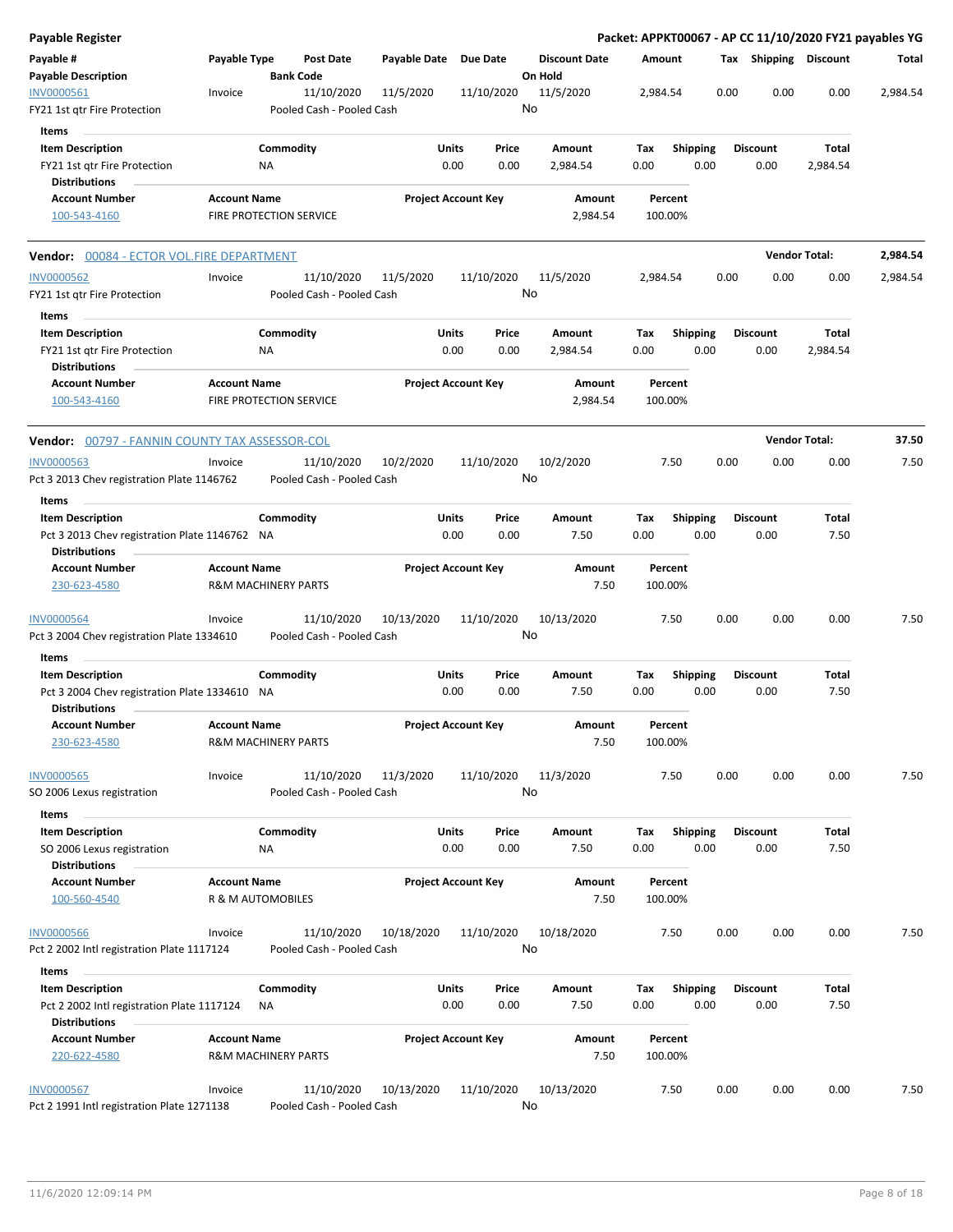| Payable Register                                                   |                     |                                      |                            |       |            |                                 |                    |                 |      |                       | Packet: APPKT00067 - AP CC 11/10/2020 FY21 payables YG |          |
|--------------------------------------------------------------------|---------------------|--------------------------------------|----------------------------|-------|------------|---------------------------------|--------------------|-----------------|------|-----------------------|--------------------------------------------------------|----------|
| Payable #<br><b>Payable Description</b>                            | Payable Type        | <b>Post Date</b><br><b>Bank Code</b> | Payable Date Due Date      |       |            | <b>Discount Date</b><br>On Hold | Amount             |                 |      | Tax Shipping Discount |                                                        | Total    |
| Items<br><b>Item Description</b>                                   |                     | Commodity                            |                            | Units | Price      | Amount                          | Tax                | <b>Shipping</b> |      | <b>Discount</b>       | Total                                                  |          |
| Pct 2 1991 Intl registration Plate 1271138<br><b>Distributions</b> |                     | ΝA                                   |                            | 0.00  | 0.00       | 7.50                            | 0.00               | 0.00            |      | 0.00                  | 7.50                                                   |          |
| <b>Account Number</b><br>220-622-4580                              | <b>Account Name</b> | <b>R&amp;M MACHINERY PARTS</b>       | <b>Project Account Key</b> |       |            | Amount<br>7.50                  | Percent<br>100.00% |                 |      |                       |                                                        |          |
| <b>Vendor: 00215 - FIRST UNITED METHODIST CHURCH</b>               |                     |                                      |                            |       |            |                                 |                    |                 |      |                       | <b>Vendor Total:</b>                                   | 2,350.00 |
| <b>INV0000568</b>                                                  | Invoice             | 11/10/2020                           | 11/4/2020                  |       | 11/10/2020 | 11/4/2020                       | 2,350.00           |                 | 0.00 | 0.00                  | 0.00                                                   | 2,350.00 |
| 11/15-12/14/20 Lease 200 W 8th                                     |                     | Pooled Cash - Pooled Cash            |                            |       |            | No                              |                    |                 |      |                       |                                                        |          |
| Items                                                              |                     |                                      |                            |       |            |                                 |                    |                 |      |                       |                                                        |          |
| <b>Item Description</b>                                            |                     | Commodity                            |                            | Units | Price      | Amount                          | Tax                | <b>Shipping</b> |      | <b>Discount</b>       | Total                                                  |          |
| 11/15-12/14/20 Lease 200 W 8th<br><b>Distributions</b>             |                     | ΝA                                   |                            | 0.00  | 0.00       | 2,350.00                        | 0.00               | 0.00            |      | 0.00                  | 2,350.00                                               |          |
| <b>Account Number</b><br>100-518-4700                              | <b>Account Name</b> | OFFICE SPACE LEASE                   | <b>Project Account Key</b> |       |            | Amount<br>2,350.00              | Percent<br>100.00% |                 |      |                       |                                                        |          |
| <b>Vendor: 00314 - GRAHAM INTERNATIONAL INC.</b>                   |                     |                                      |                            |       |            |                                 |                    |                 |      |                       | <b>Vendor Total:</b>                                   | 3.741.86 |
| 01P66280                                                           | Invoice             | 11/10/2020                           | 10/28/2020                 |       | 11/10/2020 | 10/28/2020                      | 22.58              |                 | 0.00 | 0.00                  | 0.00                                                   | 22.58    |
| #12108 Pct 1 filter                                                |                     | Pooled Cash - Pooled Cash            |                            |       |            | No                              |                    |                 |      |                       |                                                        |          |
| Items                                                              |                     |                                      |                            |       |            |                                 |                    |                 |      |                       |                                                        |          |
| <b>Item Description</b>                                            |                     | Commodity                            |                            | Units | Price      | Amount                          | Tax                | <b>Shipping</b> |      | <b>Discount</b>       | Total                                                  |          |
| #12108 Pct 1 filter<br><b>Distributions</b>                        |                     | NA                                   |                            | 0.00  | 0.00       | 22.58                           | 0.00               | 0.00            |      | 0.00                  | 22.58                                                  |          |
| <b>Account Number</b>                                              | <b>Account Name</b> |                                      | <b>Project Account Key</b> |       |            | Amount                          | Percent            |                 |      |                       |                                                        |          |
| 210-621-4580                                                       |                     | <b>R&amp;M MACHINERY PARTS</b>       |                            |       |            | 22.58                           | 100.00%            |                 |      |                       |                                                        |          |
| 02P83773                                                           | Invoice             | 11/10/2020                           | 10/7/2020                  |       | 11/10/2020 | 10/7/2020                       | 113.40             |                 | 0.00 | 0.00                  | 0.00                                                   | 113.40   |
| #12110 Pct 3 hood latch                                            |                     | Pooled Cash - Pooled Cash            |                            |       |            | No                              |                    |                 |      |                       |                                                        |          |
| <b>Items</b>                                                       |                     |                                      |                            |       |            |                                 |                    |                 |      |                       |                                                        |          |
| <b>Item Description</b>                                            |                     | Commodity                            |                            | Units | Price      | Amount                          | Tax                | <b>Shipping</b> |      | <b>Discount</b>       | Total                                                  |          |
| #12110 Pct 3 hood latch                                            |                     | ΝA                                   |                            | 0.00  | 0.00       | 113.40                          | 0.00               | 0.00            |      | 0.00                  | 113.40                                                 |          |
| <b>Distributions</b>                                               |                     |                                      |                            |       |            |                                 |                    |                 |      |                       |                                                        |          |
| <b>Account Number</b>                                              | <b>Account Name</b> |                                      | <b>Project Account Key</b> |       |            | Amount                          | Percent            |                 |      |                       |                                                        |          |
| 230-623-4580                                                       |                     | <b>R&amp;M MACHINERY PARTS</b>       |                            |       |            | 113.40                          | 100.00%            |                 |      |                       |                                                        |          |
| 02S90093                                                           | Invoice             | 11/10/2020                           | 10/16/2020                 |       | 11/10/2020 | 10/16/2020                      | 3,605.88           |                 | 0.00 | 0.00                  | 0.00                                                   | 3,605.88 |
| #12111 Pct 4 2000 Chev C7500 repair                                |                     | Pooled Cash - Pooled Cash            |                            |       |            | No                              |                    |                 |      |                       |                                                        |          |
| Items                                                              |                     |                                      |                            |       |            |                                 |                    |                 |      |                       |                                                        |          |
| <b>Item Description</b>                                            |                     | Commodity                            |                            | Units | Price      | Amount                          | Tax                | Shipping        |      | <b>Discount</b>       | Total                                                  |          |
| #12111 Pct 4 2000 Chev C7500 repair                                |                     | ΝA                                   |                            | 0.00  | 0.00       | 3,605.88                        | 0.00               | 0.00            |      | 0.00                  | 3,605.88                                               |          |
| <b>Distributions</b>                                               |                     |                                      |                            |       |            |                                 |                    |                 |      |                       |                                                        |          |
| <b>Account Number</b>                                              | <b>Account Name</b> |                                      | <b>Project Account Key</b> |       |            | Amount                          | Percent            |                 |      |                       |                                                        |          |
| 220-622-4580                                                       |                     | <b>R&amp;M MACHINERY PARTS</b>       |                            |       |            | 1,802.94                        |                    | 50.00%          |      |                       |                                                        |          |
| 240-624-4580                                                       |                     | <b>R&amp;M MACHINERY PARTS</b>       |                            |       |            | 1,802.94                        |                    | 50.00%          |      |                       |                                                        |          |
| Vendor: 00194 - HONEY GROVE FIRE DEPT.                             |                     |                                      |                            |       |            |                                 |                    |                 |      |                       | <b>Vendor Total:</b>                                   | 2,984.54 |
| <b>INV0000569</b>                                                  | Invoice             | 11/10/2020                           | 11/5/2020                  |       | 11/10/2020 | 11/5/2020                       | 2,984.54           |                 | 0.00 | 0.00                  | 0.00                                                   | 2,984.54 |
| FY21 1st qtr Fire Protection                                       |                     | Pooled Cash - Pooled Cash            |                            |       |            | No                              |                    |                 |      |                       |                                                        |          |
| Items                                                              |                     |                                      |                            |       |            |                                 |                    |                 |      |                       |                                                        |          |
| <b>Item Description</b>                                            |                     | Commodity                            |                            | Units | Price      | Amount                          | Tax                | Shipping        |      | <b>Discount</b>       | Total                                                  |          |
| FY21 1st qtr Fire Protection                                       |                     | ΝA                                   |                            | 0.00  | 0.00       | 2,984.54                        | 0.00               | 0.00            |      | 0.00                  | 2,984.54                                               |          |
| <b>Distributions</b>                                               |                     |                                      |                            |       |            |                                 |                    |                 |      |                       |                                                        |          |
| <b>Account Number</b>                                              | <b>Account Name</b> |                                      | <b>Project Account Key</b> |       |            | Amount                          | Percent            |                 |      |                       |                                                        |          |
| 100-543-4160                                                       |                     | FIRE PROTECTION SERVICE              |                            |       |            | 2,984.54                        | 100.00%            |                 |      |                       |                                                        |          |
|                                                                    |                     |                                      |                            |       |            |                                 |                    |                 |      |                       |                                                        |          |
| Vendor: 00109 - LADONIA VOL. FIRE DEPT.                            |                     |                                      |                            |       |            |                                 |                    |                 |      |                       | <b>Vendor Total:</b>                                   | 2,984.54 |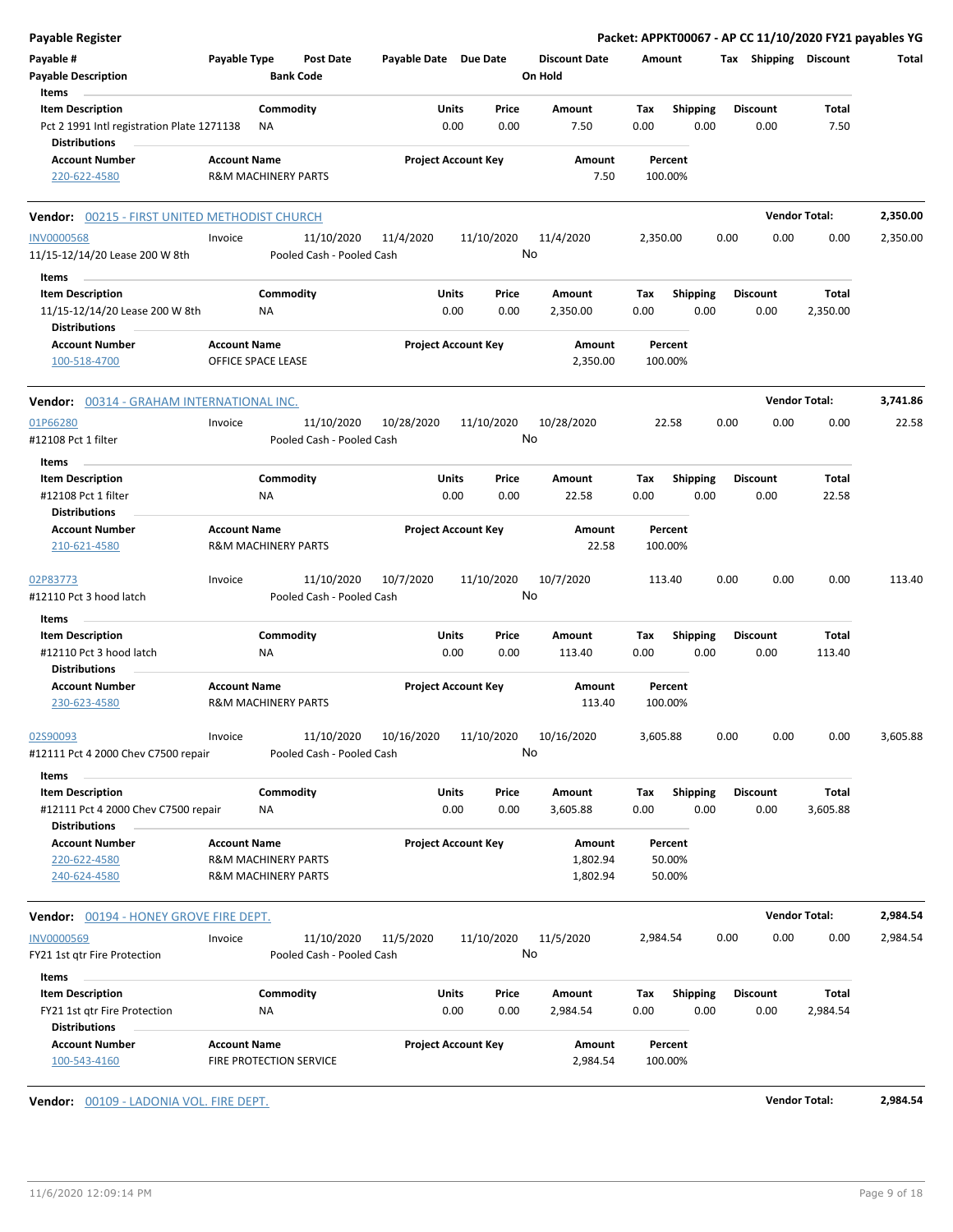| <b>Payable Register</b>                                                                   |                                      |                                         |                       |                                |                                 |                    |                         |      |                         |                      | Packet: APPKT00067 - AP CC 11/10/2020 FY21 payables YG |
|-------------------------------------------------------------------------------------------|--------------------------------------|-----------------------------------------|-----------------------|--------------------------------|---------------------------------|--------------------|-------------------------|------|-------------------------|----------------------|--------------------------------------------------------|
| Payable #<br><b>Payable Description</b>                                                   | Payable Type                         | <b>Post Date</b><br><b>Bank Code</b>    | Payable Date Due Date |                                | <b>Discount Date</b><br>On Hold | Amount             |                         |      | Tax Shipping Discount   |                      | Total                                                  |
| <b>INV0000570</b><br>FY21 1st qtr Fire Protection                                         | Invoice                              | 11/10/2020<br>Pooled Cash - Pooled Cash | 11/5/2020             | 11/10/2020                     | 11/5/2020<br>No                 | 2,984.54           |                         | 0.00 | 0.00                    | 0.00                 | 2,984.54                                               |
| Items                                                                                     |                                      |                                         |                       |                                |                                 |                    |                         |      |                         |                      |                                                        |
| <b>Item Description</b><br>FY21 1st qtr Fire Protection<br><b>Distributions</b>           |                                      | Commodity<br><b>NA</b>                  | <b>Units</b>          | Price<br>0.00<br>0.00          | Amount<br>2,984.54              | Tax<br>0.00        | <b>Shipping</b><br>0.00 |      | <b>Discount</b><br>0.00 | Total<br>2,984.54    |                                                        |
| <b>Account Number</b><br>100-543-4160                                                     | <b>Account Name</b>                  | <b>FIRE PROTECTION SERVICE</b>          |                       | <b>Project Account Key</b>     | Amount<br>2,984.54              | Percent<br>100.00% |                         |      |                         |                      |                                                        |
| <b>Vendor: 00048 - LEONARD, CITY OF</b>                                                   |                                      |                                         |                       |                                |                                 |                    |                         |      |                         | <b>Vendor Total:</b> | 3,079.78                                               |
| INV0000571<br>FY21 1st qtr Fire Protection                                                | Invoice                              | 11/10/2020<br>Pooled Cash - Pooled Cash | 11/5/2020             | 11/10/2020                     | 11/5/2020<br>No                 | 2,984.54           |                         | 0.00 | 0.00                    | 0.00                 | 2,984.54                                               |
| Items<br><b>Item Description</b>                                                          |                                      | Commodity                               |                       | Units<br>Price                 | Amount                          | Tax                | <b>Shipping</b>         |      | <b>Discount</b>         | Total                |                                                        |
| FY21 1st qtr Fire Protection<br><b>Distributions</b>                                      |                                      | ΝA                                      |                       | 0.00<br>0.00                   | 2,984.54                        | 0.00               | 0.00                    |      | 0.00                    | 2,984.54             |                                                        |
| <b>Account Number</b><br>100-543-4160                                                     | <b>Account Name</b>                  | <b>FIRE PROTECTION SERVICE</b>          |                       | <b>Project Account Key</b>     | Amount<br>2,984.54              | Percent<br>100.00% |                         |      |                         |                      |                                                        |
| <b>INV0000572</b><br>#0828 Pct 2 water/sewer/trash                                        | Invoice                              | 11/10/2020<br>Pooled Cash - Pooled Cash | 10/15/2020            | 11/10/2020                     | 10/15/2020<br>No                | 95.24              |                         | 0.00 | 0.00                    | 0.00                 | 95.24                                                  |
| Items<br><b>Item Description</b><br>#0828 Pct 2 water/sewer/trash<br><b>Distributions</b> |                                      | Commodity<br>NA                         | <b>Units</b>          | Price<br>0.00<br>0.00          | Amount<br>95.24                 | Tax<br>0.00        | <b>Shipping</b><br>0.00 |      | <b>Discount</b><br>0.00 | Total<br>95.24       |                                                        |
| <b>Account Number</b><br>220-622-4420                                                     | <b>Account Name</b><br>UTILITY WATER |                                         |                       | <b>Project Account Key</b>     | Amount<br>95.24                 | Percent<br>100.00% |                         |      |                         |                      |                                                        |
| Vendor: 00273 - LEXISNEXIS RISK DATA MANAGEMENT INC                                       |                                      |                                         |                       |                                |                                 |                    |                         |      |                         | <b>Vendor Total:</b> | 50.00                                                  |
| 1394504-20201031<br>#1394504 Const#1 online                                               | Invoice                              | 11/10/2020<br>Pooled Cash - Pooled Cash | 10/31/2020            | 11/10/2020                     | 10/31/2020<br>No                | 50.00              |                         | 0.00 | 0.00                    | 0.00                 | 50.00                                                  |
| Items                                                                                     |                                      |                                         |                       |                                |                                 |                    |                         |      |                         |                      |                                                        |
| <b>Item Description</b><br>#1394504 Const#1 online<br><b>Distributions</b>                |                                      | Commodity<br>NA                         |                       | Units<br>Price<br>0.00<br>0.00 | Amount<br>50.00                 | Tax<br>0.00        | <b>Shipping</b><br>0.00 |      | <b>Discount</b><br>0.00 | Total<br>50.00       |                                                        |
| <b>Account Number</b><br>100-551-5910                                                     | <b>Account Name</b>                  | <b>ONLINE RESEARCH</b>                  |                       | <b>Project Account Kev</b>     | Amount<br>50.00                 | Percent<br>100.00% |                         |      |                         |                      |                                                        |
| Vendor: 00031 - LEXISNEXIS                                                                |                                      |                                         |                       |                                |                                 |                    |                         |      |                         | <b>Vendor Total:</b> | 384.00                                                 |
| 3092942745<br>#422K883M8 Oct 2020 DA online                                               | Invoice                              | 11/10/2020<br>Pooled Cash - Pooled Cash | 10/31/2020            | 11/10/2020                     | 10/31/2020<br>No                | 384.00             |                         | 0.00 | 0.00                    | 0.00                 | 384.00                                                 |
| Items<br><b>Item Description</b><br>#422K883M8 Oct 2020 DA online                         |                                      | Commodity<br>NA                         | <b>Units</b>          | Price<br>0.00<br>0.00          | Amount<br>384.00                | Tax<br>0.00        | <b>Shipping</b><br>0.00 |      | <b>Discount</b><br>0.00 | Total<br>384.00      |                                                        |
| <b>Distributions</b><br><b>Account Number</b>                                             | <b>Account Name</b>                  |                                         |                       | <b>Project Account Key</b>     | Amount                          | Percent            |                         |      |                         |                      |                                                        |
| 100-475-5910                                                                              |                                      | <b>ONLINE RESEARCH</b>                  |                       |                                | 384.00                          | 100.00%            |                         |      |                         |                      |                                                        |
| <b>Vendor: 00429 - N-TEX SAND &amp; GRAVEL OPERATING, LLC</b>                             |                                      |                                         |                       |                                |                                 |                    |                         |      |                         | <b>Vendor Total:</b> | 210.00                                                 |
| 14805<br>Rock & Gravel                                                                    | Invoice                              | 11/10/2020<br>Pooled Cash - Pooled Cash | 10/22/2020            | 11/10/2020                     | 10/22/2020<br>No                | 210.00             |                         | 0.00 | 0.00                    | 0.00                 | 210.00                                                 |
| Items                                                                                     |                                      |                                         |                       |                                |                                 |                    |                         |      |                         |                      |                                                        |
| <b>Item Description</b><br>Rock & Gravel<br><b>Distributions</b>                          |                                      | Commodity<br>NA                         | <b>Units</b>          | Price<br>0.00<br>0.00          | Amount<br>210.00                | Tax<br>0.00        | Shipping<br>0.00        |      | <b>Discount</b><br>0.00 | Total<br>210.00      |                                                        |
| <b>Account Number</b><br>210-621-3410                                                     | <b>Account Name</b>                  | R&B MAT. ROCK & GRAVEL                  |                       | <b>Project Account Key</b>     | Amount<br>210.00                | Percent<br>100.00% |                         |      |                         |                      |                                                        |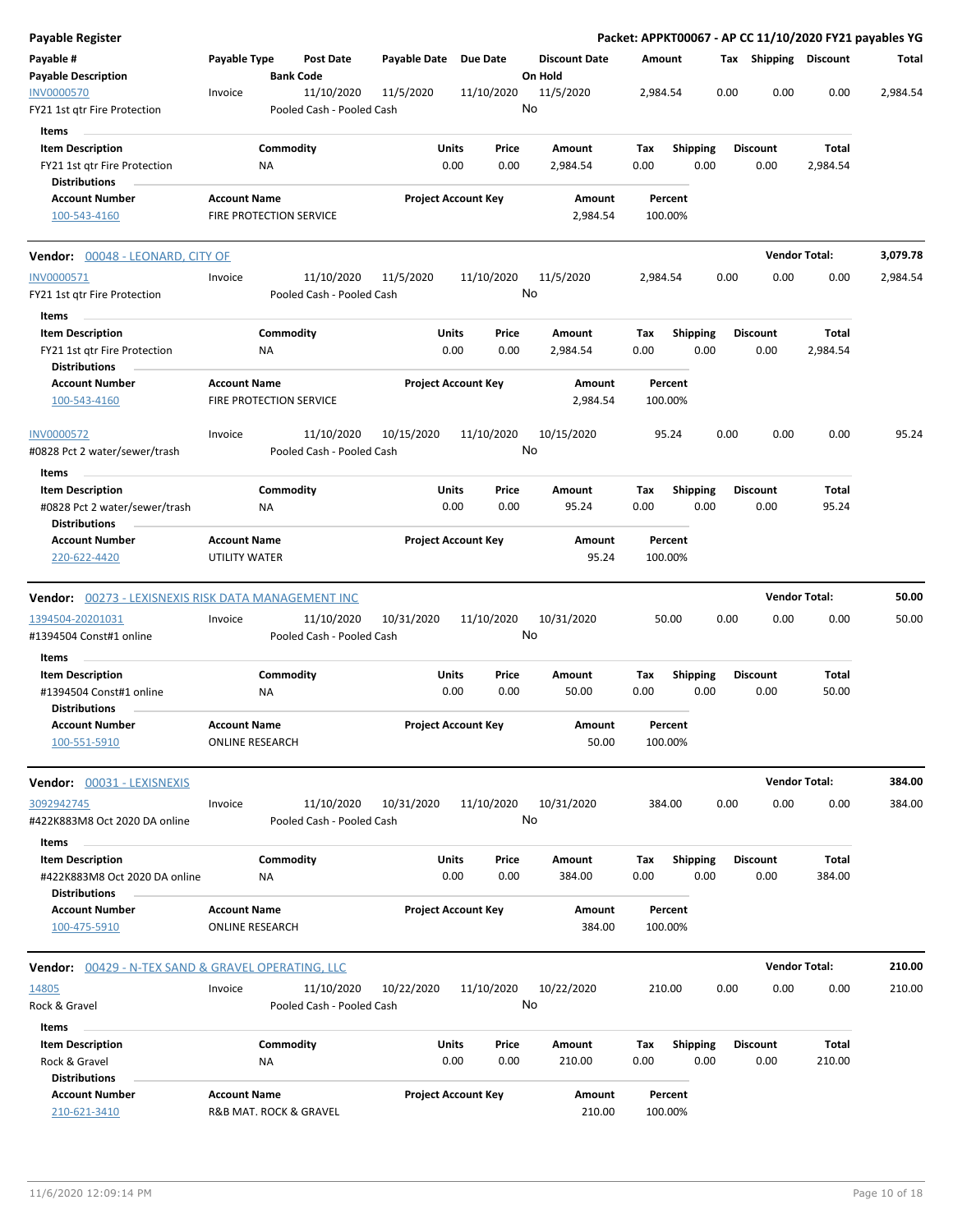| Payable Register                                                           |                                          |                                         |                            |               |                  |                                 |             |                         |      |                         |                      | Packet: APPKT00067 - AP CC 11/10/2020 FY21 payables YG |
|----------------------------------------------------------------------------|------------------------------------------|-----------------------------------------|----------------------------|---------------|------------------|---------------------------------|-------------|-------------------------|------|-------------------------|----------------------|--------------------------------------------------------|
| Payable #<br><b>Payable Description</b>                                    | Payable Type                             | <b>Post Date</b><br><b>Bank Code</b>    | Payable Date Due Date      |               |                  | <b>Discount Date</b><br>On Hold | Amount      |                         |      | Tax Shipping Discount   |                      | Total                                                  |
| Vendor: 00440 - O'REILLY AUTOMOTIVE, INC.                                  |                                          |                                         |                            |               |                  |                                 |             |                         |      |                         | <b>Vendor Total:</b> | 769.31                                                 |
| 0361321458<br>#163525 Pct 4 R&M Parts<br>Items                             | Invoice                                  | 11/10/2020<br>Pooled Cash - Pooled Cash | 10/5/2020                  |               | 11/10/2020<br>No | 10/5/2020                       | 86.03       |                         | 0.00 | 0.00                    | 0.00                 | 86.03                                                  |
| <b>Item Description</b><br>#163525 Pct 4 R&M Parts<br><b>Distributions</b> |                                          | Commodity<br>ΝA                         |                            | Units<br>0.00 | Price<br>0.00    | Amount<br>86.03                 | Tax<br>0.00 | <b>Shipping</b><br>0.00 |      | <b>Discount</b><br>0.00 | Total<br>86.03       |                                                        |
| <b>Account Number</b><br>240-624-4580                                      | <b>Account Name</b>                      | <b>R&amp;M MACHINERY PARTS</b>          | <b>Project Account Key</b> |               |                  | Amount<br>86.03                 | 100.00%     | Percent                 |      |                         |                      |                                                        |
| 0361321567<br>#163525 Pct 4 R&M Parts                                      | Invoice                                  | 11/10/2020<br>Pooled Cash - Pooled Cash | 10/6/2020                  |               | 11/10/2020       | 10/6/2020<br>No                 |             | 5.40                    | 0.00 | 0.00                    | 0.00                 | 5.40                                                   |
| Items<br><b>Item Description</b>                                           |                                          | Commodity                               |                            | Units         | Price            | Amount                          | Tax         | <b>Shipping</b>         |      | <b>Discount</b>         | Total                |                                                        |
| #163525 Pct 4 R&M Parts<br><b>Distributions</b>                            |                                          | NA                                      |                            | 0.00          | 0.00             | 5.40                            | 0.00        | 0.00                    |      | 0.00                    | 5.40                 |                                                        |
| <b>Account Number</b><br>240-624-4580                                      | <b>Account Name</b>                      | <b>R&amp;M MACHINERY PARTS</b>          | <b>Project Account Key</b> |               |                  | Amount<br>5.40                  | 100.00%     | Percent                 |      |                         |                      |                                                        |
| 0361321613<br>#260555 Sheriff Auto parts<br>Items                          | Invoice                                  | 11/10/2020<br>Pooled Cash - Pooled Cash | 10/6/2020                  |               | 11/10/2020       | 10/6/2020<br>No                 |             | 57.83                   | 0.00 | 0.00                    | 0.00                 | 57.83                                                  |
| <b>Item Description</b>                                                    |                                          | Commodity                               |                            | Units         | Price            | Amount                          | Tax         | <b>Shipping</b>         |      | <b>Discount</b>         | Total                |                                                        |
| #260555 Sheriff Auto parts<br><b>Distributions</b>                         |                                          | NA                                      |                            | 0.00          | 0.00             | 57.83                           | 0.00        | 0.00                    |      | 0.00                    | 57.83                |                                                        |
| <b>Account Number</b><br>100-560-4540                                      | <b>Account Name</b><br>R & M AUTOMOBILES |                                         | <b>Project Account Key</b> |               |                  | Amount<br>57.83                 | 100.00%     | Percent                 |      |                         |                      |                                                        |
| 0361322927<br>#163525 Pct 4 R&M Parts                                      | Invoice                                  | 11/10/2020<br>Pooled Cash - Pooled Cash | 10/13/2020                 |               | 11/10/2020       | 10/13/2020<br>No                |             | 10.99                   | 0.00 | 0.00                    | 0.00                 | 10.99                                                  |
| Items                                                                      |                                          |                                         |                            |               |                  |                                 |             |                         |      |                         |                      |                                                        |
| <b>Item Description</b><br>#163525 Pct 4 R&M Parts<br><b>Distributions</b> |                                          | Commodity<br>ΝA                         |                            | Units<br>0.00 | Price<br>0.00    | Amount<br>10.99                 | Tax<br>0.00 | <b>Shipping</b><br>0.00 |      | <b>Discount</b><br>0.00 | Total<br>10.99       |                                                        |
| <b>Account Number</b><br>240-624-4580                                      | <b>Account Name</b>                      | <b>R&amp;M MACHINERY PARTS</b>          | <b>Project Account Key</b> |               |                  | Amount<br>10.99                 | 100.00%     | Percent                 |      |                         |                      |                                                        |
| 0361323333<br>#163525 Pct 4 R&M Parts                                      | Invoice                                  | 11/10/2020<br>Pooled Cash - Pooled Cash | 10/15/2020                 |               | 11/10/2020       | 10/15/2020<br>No                |             | 79.85                   | 0.00 | 0.00                    | 0.00                 | 79.85                                                  |
| Items                                                                      |                                          |                                         |                            |               |                  |                                 |             |                         |      |                         |                      |                                                        |
| <b>Item Description</b><br>#163525 Pct 4 R&M Parts                         |                                          | Commodity<br>ΝA                         |                            | Units<br>0.00 | Price<br>0.00    | Amount<br>79.85                 | Tax<br>0.00 | <b>Shipping</b><br>0.00 |      | <b>Discount</b><br>0.00 | Total<br>79.85       |                                                        |
| <b>Distributions</b><br><b>Account Number</b><br>240-624-4580              | <b>Account Name</b>                      | <b>R&amp;M MACHINERY PARTS</b>          | <b>Project Account Key</b> |               |                  | Amount<br>79.85                 | 100.00%     | Percent                 |      |                         |                      |                                                        |
| 0361324073<br>#152888 Pct 1 R&M Parts                                      | Invoice                                  | 11/10/2020<br>Pooled Cash - Pooled Cash | 10/19/2020                 |               | 11/10/2020       | 10/19/2020<br>No                |             | 22.82                   | 0.00 | 0.00                    | 0.00                 | 22.82                                                  |
| Items                                                                      |                                          |                                         |                            |               |                  |                                 |             |                         |      |                         |                      |                                                        |
| <b>Item Description</b><br>#152888 Pct 1 R&M Parts<br><b>Distributions</b> |                                          | Commodity<br>ΝA                         |                            | Units<br>0.00 | Price<br>0.00    | Amount<br>22.82                 | Tax<br>0.00 | <b>Shipping</b><br>0.00 |      | Discount<br>0.00        | Total<br>22.82       |                                                        |
| <b>Account Number</b><br>210-621-4580                                      | <b>Account Name</b>                      | <b>R&amp;M MACHINERY PARTS</b>          | <b>Project Account Key</b> |               |                  | Amount<br>22.82                 | 100.00%     | Percent                 |      |                         |                      |                                                        |
| 0361324084<br>#152888 Pct 1 R&M Parts                                      | Invoice                                  | 11/10/2020<br>Pooled Cash - Pooled Cash | 10/19/2020                 |               | 11/10/2020       | 10/19/2020<br>No                |             | 1.02                    | 0.00 | 0.00                    | 0.00                 | 1.02                                                   |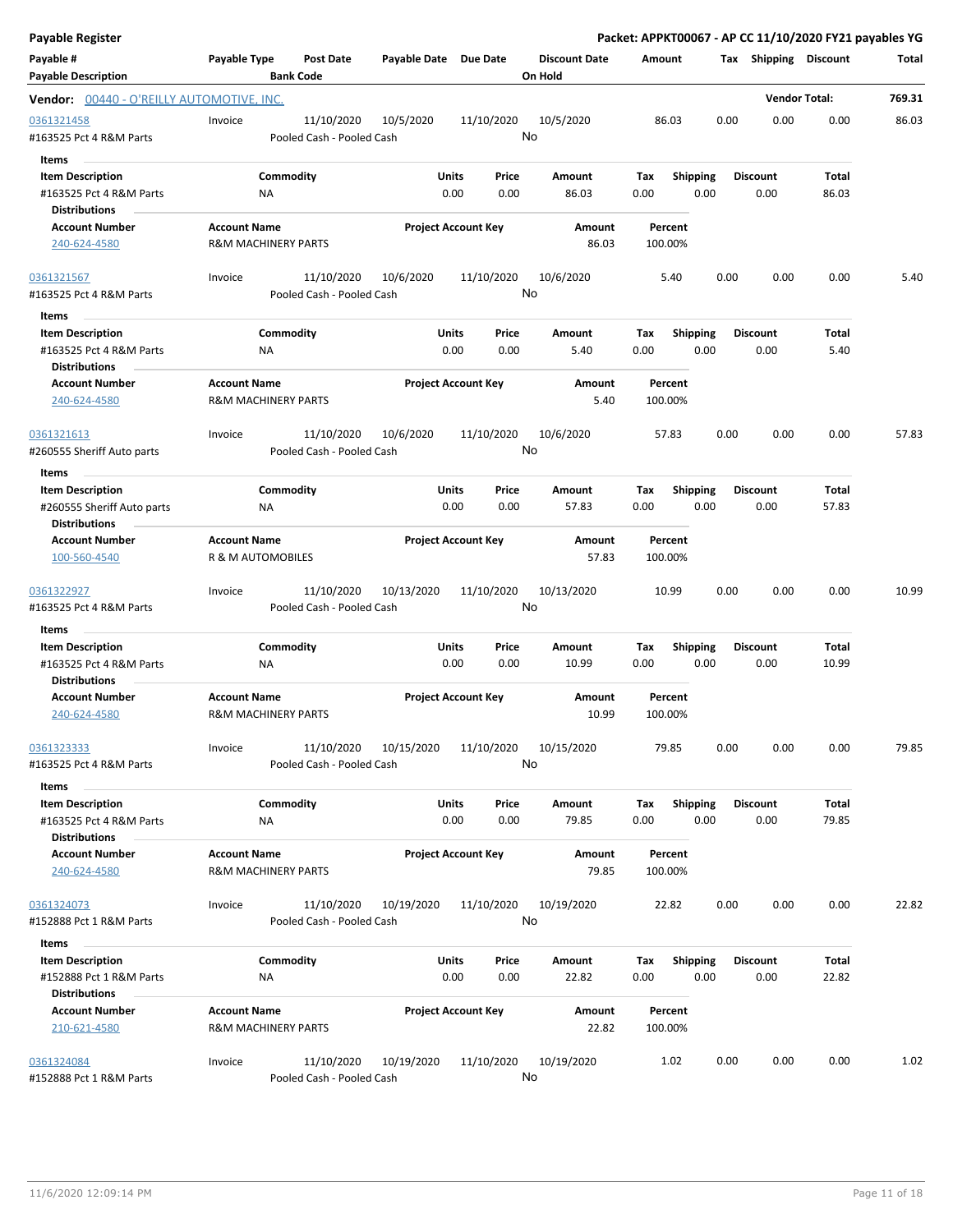| Payable #<br><b>Payable Description</b><br>Items | Payable Type                   | Post Date<br><b>Bank Code</b>           | Payable Date Due Date |                            | <b>Discount Date</b><br>On Hold | Amount  |                 |      | Tax Shipping Discount |        | Total  |
|--------------------------------------------------|--------------------------------|-----------------------------------------|-----------------------|----------------------------|---------------------------------|---------|-----------------|------|-----------------------|--------|--------|
| <b>Item Description</b>                          |                                | Commodity                               | Units                 | Price                      | Amount                          | Tax     | <b>Shipping</b> |      | <b>Discount</b>       | Total  |        |
| #152888 Pct 1 R&M Parts                          | NA                             |                                         |                       | 0.00<br>0.00               | 1.02                            | 0.00    | 0.00            |      | 0.00                  | 1.02   |        |
| <b>Distributions</b>                             |                                |                                         |                       |                            |                                 |         |                 |      |                       |        |        |
| <b>Account Number</b>                            | <b>Account Name</b>            |                                         |                       | <b>Project Account Key</b> | Amount                          | Percent |                 |      |                       |        |        |
| 210-621-4580                                     | <b>R&amp;M MACHINERY PARTS</b> |                                         |                       |                            | 1.02                            | 100.00% |                 |      |                       |        |        |
| 0361325448                                       | Invoice                        | 11/10/2020                              | 10/26/2020            | 11/10/2020                 | 10/26/2020                      | 20.81   |                 | 0.00 | 0.00                  | 0.00   | 20.81  |
| #152888 Pct 1 R&M Parts                          |                                | Pooled Cash - Pooled Cash               |                       |                            | No                              |         |                 |      |                       |        |        |
| Items                                            |                                |                                         |                       |                            |                                 |         |                 |      |                       |        |        |
| <b>Item Description</b>                          |                                | Commodity                               | Units                 | Price                      | Amount                          | Тах     | <b>Shipping</b> |      | <b>Discount</b>       | Total  |        |
| #152888 Pct 1 R&M Parts                          | ΝA                             |                                         |                       | 0.00<br>0.00               | 20.81                           | 0.00    | 0.00            |      | 0.00                  | 20.81  |        |
| <b>Distributions</b>                             |                                |                                         |                       |                            |                                 |         |                 |      |                       |        |        |
| <b>Account Number</b>                            | <b>Account Name</b>            |                                         |                       | <b>Project Account Key</b> | Amount                          | Percent |                 |      |                       |        |        |
| 210-621-4580                                     | <b>R&amp;M MACHINERY PARTS</b> |                                         |                       |                            | 20.81                           | 100.00% |                 |      |                       |        |        |
| 0361325510                                       | Invoice                        | 11/10/2020                              | 10/26/2020            | 11/10/2020                 | 10/26/2020                      | 113.21  |                 | 0.00 | 0.00                  | 0.00   | 113.21 |
| #260555 Sheriff Auto parts                       |                                | Pooled Cash - Pooled Cash               |                       |                            | No                              |         |                 |      |                       |        |        |
|                                                  |                                |                                         |                       |                            |                                 |         |                 |      |                       |        |        |
| Items                                            |                                |                                         |                       |                            |                                 |         |                 |      |                       |        |        |
| <b>Item Description</b>                          |                                | Commodity                               | Units                 | Price                      | Amount                          | Tax     | <b>Shipping</b> |      | <b>Discount</b>       | Total  |        |
| #260555 Sheriff Auto parts battery               | ΝA                             |                                         |                       | 0.00<br>0.00               | 113.21                          | 0.00    | 0.00            |      | 0.00                  | 113.21 |        |
| <b>Distributions</b>                             |                                |                                         |                       |                            |                                 |         |                 |      |                       |        |        |
| <b>Account Number</b>                            | <b>Account Name</b>            |                                         |                       | <b>Project Account Key</b> | Amount                          | Percent |                 |      |                       |        |        |
| 100-560-4540                                     | R & M AUTOMOBILES              |                                         |                       |                            | 113.21                          | 100.00% |                 |      |                       |        |        |
| 0361325589                                       | Invoice                        | 11/10/2020                              | 10/27/2020            | 11/10/2020                 | 10/27/2020                      | 35.20   |                 | 0.00 | 0.00                  | 0.00   | 35.20  |
| #152888 Pct 1 R&M Parts                          |                                | Pooled Cash - Pooled Cash               |                       |                            | No                              |         |                 |      |                       |        |        |
| Items                                            |                                |                                         |                       |                            |                                 |         |                 |      |                       |        |        |
| <b>Item Description</b>                          |                                | Commodity                               | Units                 | Price                      | Amount                          | Tax     | <b>Shipping</b> |      | <b>Discount</b>       | Total  |        |
| #152888 Pct 1 R&M Parts                          | ΝA                             |                                         |                       | 0.00<br>0.00               | 35.20                           | 0.00    | 0.00            |      | 0.00                  | 35.20  |        |
| <b>Distributions</b>                             |                                |                                         |                       |                            |                                 |         |                 |      |                       |        |        |
| <b>Account Number</b>                            | <b>Account Name</b>            |                                         |                       | <b>Project Account Key</b> | Amount                          | Percent |                 |      |                       |        |        |
| 210-621-4580                                     | <b>R&amp;M MACHINERY PARTS</b> |                                         |                       |                            | 35.20                           | 100.00% |                 |      |                       |        |        |
| 0361325598<br>#260555 Sheriff Auto parts         | Invoice                        | 11/10/2020<br>Pooled Cash - Pooled Cash | 10/27/2020            | 11/10/2020                 | 10/27/2020<br>No                | 155.03  |                 | 0.00 | 0.00                  | 0.00   | 155.03 |
| Items                                            |                                |                                         |                       |                            |                                 |         |                 |      |                       |        |        |
| <b>Item Description</b>                          |                                | Commodity                               | Units                 | Price                      | Amount                          | Tax     | <b>Shipping</b> |      | <b>Discount</b>       | Total  |        |
| #260555 Sheriff Auto parts battery               | <b>NA</b>                      |                                         |                       | 0.00<br>0.00               | 155.03                          | 0.00    | 0.00            |      | 0.00                  | 155.03 |        |
| <b>Distributions</b>                             |                                |                                         |                       |                            |                                 |         |                 |      |                       |        |        |
| <b>Account Number</b>                            | <b>Account Name</b>            |                                         |                       | <b>Project Account Key</b> | Amount                          | Percent |                 |      |                       |        |        |
| 100-560-4540                                     | R & M AUTOMOBILES              |                                         |                       |                            | 155.03                          | 100.00% |                 |      |                       |        |        |
| 0361325676                                       | Invoice                        | 11/10/2020                              | 10/27/2020            | 11/10/2020                 | 10/27/2020                      | 155.03  |                 | 0.00 | 0.00                  | 0.00   | 155.03 |
| #260555 Sheriff Auto parts                       |                                | Pooled Cash - Pooled Cash               |                       |                            | No                              |         |                 |      |                       |        |        |
| Items                                            |                                |                                         |                       |                            |                                 |         |                 |      |                       |        |        |
| <b>Item Description</b>                          |                                | Commodity                               | Units                 | Price                      | Amount                          | Тах     | <b>Shipping</b> |      | <b>Discount</b>       | Total  |        |
| #260555 Sheriff Auto parts battery               | ΝA                             |                                         |                       | 0.00<br>0.00               | 155.03                          | 0.00    | 0.00            |      | 0.00                  | 155.03 |        |
| <b>Distributions</b>                             |                                |                                         |                       |                            |                                 |         |                 |      |                       |        |        |
| <b>Account Number</b>                            | <b>Account Name</b>            |                                         |                       | <b>Project Account Key</b> | Amount                          | Percent |                 |      |                       |        |        |
| 100-560-4540                                     | R & M AUTOMOBILES              |                                         |                       |                            | 155.03                          | 100.00% |                 |      |                       |        |        |
|                                                  |                                |                                         |                       |                            |                                 |         |                 |      |                       |        |        |
| 0361325866                                       | Invoice                        | 11/10/2020                              | 10/28/2020            | 11/10/2020                 | 10/28/2020                      | 26.09   |                 | 0.00 | 0.00                  | 0.00   | 26.09  |
| #163524 Pct 3 R&M Parts                          |                                | Pooled Cash - Pooled Cash               |                       |                            | No                              |         |                 |      |                       |        |        |
| Items                                            |                                |                                         |                       |                            |                                 |         |                 |      |                       |        |        |
| <b>Item Description</b>                          |                                | Commodity                               | <b>Units</b>          | Price                      | Amount                          | Tax     | <b>Shipping</b> |      | Discount              | Total  |        |
| #163524 Pct 3 R&M Parts                          | ΝA                             |                                         |                       | 0.00<br>0.00               | 26.09                           | 0.00    | 0.00            |      | 0.00                  | 26.09  |        |
| <b>Distributions</b>                             |                                |                                         |                       |                            |                                 |         |                 |      |                       |        |        |
| <b>Account Number</b>                            | <b>Account Name</b>            |                                         |                       | <b>Project Account Key</b> | Amount                          | Percent |                 |      |                       |        |        |
| 230-623-4580                                     | <b>R&amp;M MACHINERY PARTS</b> |                                         |                       |                            | 26.09                           | 100.00% |                 |      |                       |        |        |

**Payable Register Packet: APPKT00067 - AP CC 11/10/2020 FY21 payables YG**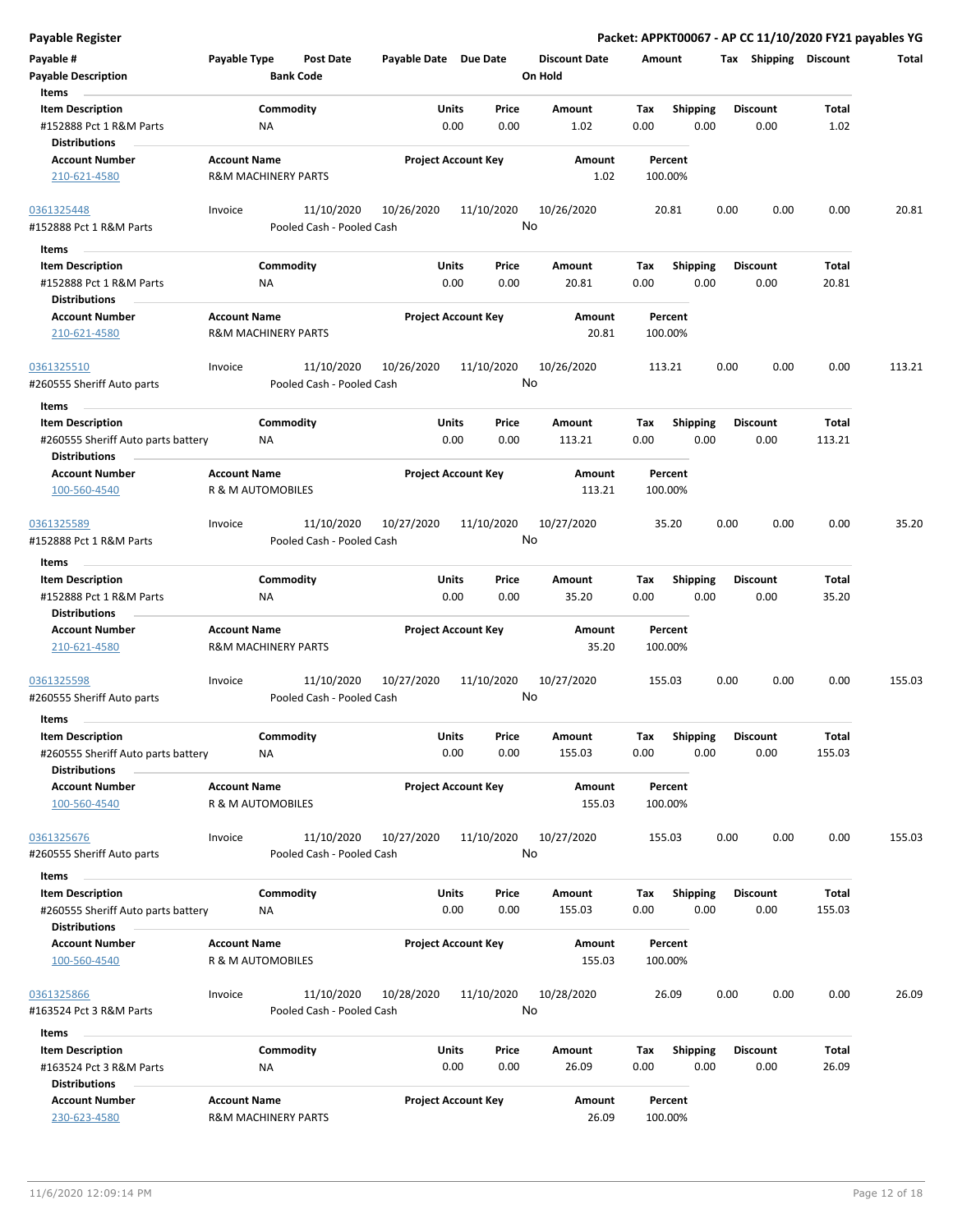| Payable Register                                                                             |                                                |                                         |                       |                            |                                 |                    |                         |                         | Packet: APPKT00067 - AP CC 11/10/2020 FY21 payables YG |          |
|----------------------------------------------------------------------------------------------|------------------------------------------------|-----------------------------------------|-----------------------|----------------------------|---------------------------------|--------------------|-------------------------|-------------------------|--------------------------------------------------------|----------|
| Payable #<br><b>Payable Description</b>                                                      | Payable Type                                   | <b>Post Date</b><br><b>Bank Code</b>    | Payable Date Due Date |                            | <b>Discount Date</b><br>On Hold | Amount             |                         | Tax Shipping Discount   |                                                        | Total    |
| Vendor: 00139 - RANDOLPH VOL. FIRE DEPT.                                                     |                                                |                                         |                       |                            |                                 |                    |                         |                         | <b>Vendor Total:</b>                                   | 2,984.54 |
| INV0000573<br>FY21 1st qtr Fire Protection                                                   | Invoice                                        | 11/10/2020<br>Pooled Cash - Pooled Cash | 11/5/2020             | 11/10/2020                 | 11/5/2020<br>No                 | 2,984.54           | 0.00                    | 0.00                    | 0.00                                                   | 2,984.54 |
| Items<br><b>Item Description</b><br>FY21 1st qtr Fire Protection<br><b>Distributions</b>     | NA                                             | Commodity                               | Units                 | Price<br>0.00<br>0.00      | Amount<br>2,984.54              | Tax<br>0.00        | Shipping<br>0.00        | <b>Discount</b><br>0.00 | Total<br>2,984.54                                      |          |
| <b>Account Number</b><br>100-543-4160                                                        | <b>Account Name</b><br>FIRE PROTECTION SERVICE |                                         |                       | <b>Project Account Key</b> | Amount<br>2,984.54              | Percent<br>100.00% |                         |                         |                                                        |          |
| Vendor: 00094 - RAVENNA VOL. FIRE DEPT.                                                      |                                                |                                         |                       |                            |                                 |                    |                         |                         | <b>Vendor Total:</b>                                   | 2,984.54 |
| <b>INV0000574</b><br>FY21 1st qtr Fire Protection                                            | Invoice                                        | 11/10/2020<br>Pooled Cash - Pooled Cash | 11/5/2020             | 11/10/2020                 | 11/5/2020<br>No                 | 2,984.54           | 0.00                    | 0.00                    | 0.00                                                   | 2,984.54 |
| Items<br><b>Item Description</b><br>FY21 1st qtr Fire Protection<br><b>Distributions</b>     | ΝA                                             | Commodity                               | Units                 | Price<br>0.00<br>0.00      | Amount<br>2,984.54              | Tax<br>0.00        | <b>Shipping</b><br>0.00 | <b>Discount</b><br>0.00 | Total<br>2,984.54                                      |          |
| <b>Account Number</b><br>100-543-4160                                                        | <b>Account Name</b><br>FIRE PROTECTION SERVICE |                                         |                       | <b>Project Account Key</b> | <b>Amount</b><br>2,984.54       | Percent<br>100.00% |                         |                         |                                                        |          |
| <b>Vendor:</b> 00349 - SANITATION SOLUTIONS, INC.                                            |                                                |                                         |                       |                            |                                 |                    |                         |                         | <b>Vendor Total:</b>                                   | 3,023.23 |
| 0AX01920<br>#390171 Courthouse-Turner Oct 2020 trash<br>Items                                | Invoice                                        | 11/10/2020<br>Pooled Cash - Pooled Cash | 10/31/2020            | 11/10/2020                 | 10/31/2020<br>No                | 2,221.73           | 0.00                    | 0.00                    | 0.00                                                   | 2,221.73 |
| <b>Item Description</b><br>#390171 Courthouse-Turner Oct 2020 tra NA<br><b>Distributions</b> |                                                | Commodity                               | Units                 | Price<br>0.00<br>0.00      | Amount<br>2,221.73              | Tax<br>0.00        | <b>Shipping</b><br>0.00 | <b>Discount</b><br>0.00 | Total<br>2,221.73                                      |          |
| <b>Account Number</b><br>680-668-4430                                                        | <b>Account Name</b><br>TRASH PICK UP           |                                         |                       | <b>Project Account Key</b> | Amount<br>2,221.73              | Percent<br>100.00% |                         |                         |                                                        |          |
| 0AX01921<br>#116485 Pct 4 trash                                                              | Invoice                                        | 11/10/2020<br>Pooled Cash - Pooled Cash | 10/31/2020            | 11/10/2020                 | 10/31/2020<br>No                | 801.50             | 0.00                    | 0.00                    | 0.00                                                   | 801.50   |
| Items<br><b>Item Description</b>                                                             |                                                | Commodity                               | Units                 | Price                      | Amount                          | Tax                | <b>Shipping</b>         | <b>Discount</b>         | Total                                                  |          |
| #116485 Pct 4 Oct 2020 trash<br><b>Distributions</b>                                         | ΝA                                             |                                         |                       | 0.00<br>0.00               | 801.50                          | 0.00               | 0.00                    | 0.00                    | 801.50                                                 |          |
| <b>Account Number</b><br>240-624-4430                                                        | <b>Account Name</b><br><b>TRASH PICK-UP</b>    |                                         |                       | <b>Project Account Key</b> | Amount<br>801.50                | Percent<br>100.00% |                         |                         |                                                        |          |
| <b>Vendor:</b> 00071 - SAVOY FIRE DEPARTMENT                                                 |                                                |                                         |                       |                            |                                 |                    |                         |                         | <b>Vendor Total:</b>                                   | 2,984.54 |
| INV0000575<br>FY21 1st qtr Fire Protection                                                   | Invoice                                        | 11/10/2020<br>Pooled Cash - Pooled Cash | 11/5/2020             | 11/10/2020                 | 11/5/2020<br>No                 | 2,984.54           | 0.00                    | 0.00                    | 0.00                                                   | 2,984.54 |
| Items<br><b>Item Description</b><br>FY21 1st qtr Fire Protection<br><b>Distributions</b>     | NA                                             | Commodity                               | Units                 | Price<br>0.00<br>0.00      | Amount<br>2,984.54              | Tax<br>0.00        | <b>Shipping</b><br>0.00 | <b>Discount</b><br>0.00 | Total<br>2,984.54                                      |          |
| <b>Account Number</b><br>100-543-4160                                                        | <b>Account Name</b><br>FIRE PROTECTION SERVICE |                                         |                       | <b>Project Account Key</b> | Amount<br>2,984.54              | Percent<br>100.00% |                         |                         |                                                        |          |
| Vendor: VEN02156 - TAE4-HYDP                                                                 |                                                |                                         |                       |                            |                                 |                    |                         |                         | <b>Vendor Total:</b>                                   | 110.00   |
| 30-2016-2274<br>Renewing membership 2021 J. Richards                                         | Invoice                                        | 11/10/2020<br>Pooled Cash - Pooled Cash | 11/3/2020             | 11/10/2020                 | 11/3/2020<br>No                 | 110.00             | 0.00                    | 0.00                    | 0.00                                                   | 110.00   |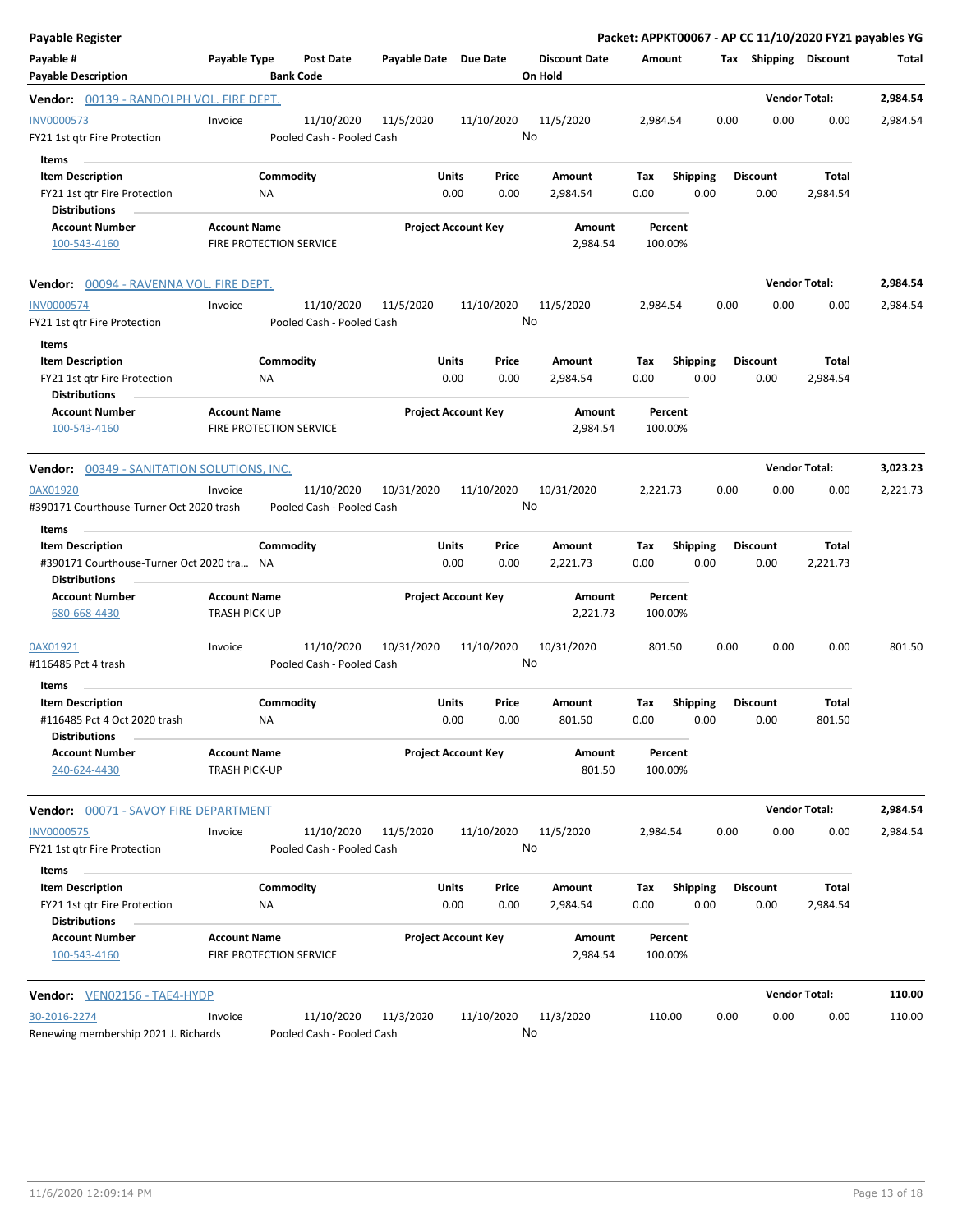| <b>Payable Register</b>                                                                 |                                                |                                         |                       |                            |                                 |             |                         |      |                         | Packet: APPKT00067 - AP CC 11/10/2020 FY21 payables YG |          |
|-----------------------------------------------------------------------------------------|------------------------------------------------|-----------------------------------------|-----------------------|----------------------------|---------------------------------|-------------|-------------------------|------|-------------------------|--------------------------------------------------------|----------|
| Payable #<br><b>Payable Description</b>                                                 | Payable Type                                   | <b>Post Date</b><br><b>Bank Code</b>    | Payable Date Due Date |                            | <b>Discount Date</b><br>On Hold | Amount      |                         |      |                         | Tax Shipping Discount                                  | Total    |
| Items                                                                                   |                                                |                                         |                       |                            |                                 |             |                         |      |                         |                                                        |          |
| <b>Item Description</b><br>Renewing membership 2021 J. Richards<br><b>Distributions</b> | NA                                             | Commodity                               | Units                 | Price<br>0.00<br>0.00      | Amount<br>110.00                | Tax<br>0.00 | <b>Shipping</b><br>0.00 |      | <b>Discount</b><br>0.00 | Total<br>110.00                                        |          |
| <b>Account Number</b>                                                                   | <b>Account Name</b>                            |                                         |                       | <b>Project Account Key</b> | Amount                          |             | Percent                 |      |                         |                                                        |          |
| 100-665-4290                                                                            |                                                | IN/OUT CO.TRAVEL/TRAINING-4-H           |                       |                            | 110.00                          | 100.00%     |                         |      |                         |                                                        |          |
| Vendor: 00608 - TELEPHONE VOL. FIRE DEPT.                                               |                                                |                                         |                       |                            |                                 |             |                         |      |                         | <b>Vendor Total:</b>                                   | 2,984.54 |
| <b>INV0000577</b><br>FY21 1st qtr Fire Protection                                       | Invoice                                        | 11/10/2020<br>Pooled Cash - Pooled Cash | 11/5/2020             | 11/10/2020                 | 11/5/2020<br>No                 | 2,984.54    |                         | 0.00 | 0.00                    | 0.00                                                   | 2,984.54 |
| Items                                                                                   |                                                |                                         |                       |                            |                                 |             |                         |      |                         |                                                        |          |
| <b>Item Description</b>                                                                 |                                                | Commodity                               | Units                 | Price                      | Amount                          | Тах         | <b>Shipping</b>         |      | <b>Discount</b>         | Total                                                  |          |
| FY21 1st qtr Fire Protection<br><b>Distributions</b>                                    | ΝA                                             |                                         |                       | 0.00<br>0.00               | 2,984.54                        | 0.00        | 0.00                    |      | 0.00                    | 2,984.54                                               |          |
| <b>Account Number</b><br>100-543-4160                                                   | <b>Account Name</b><br>FIRE PROTECTION SERVICE |                                         |                       | <b>Project Account Key</b> | Amount<br>2,984.54              | 100.00%     | Percent                 |      |                         |                                                        |          |
| <b>Vendor: 00265 - TEXHOMA LIMESTONE, INC.</b>                                          |                                                |                                         |                       |                            |                                 |             |                         |      |                         | <b>Vendor Total:</b>                                   | 908.80   |
| 8150<br>Pct 1 10/19-24/20 Rock & Gravel-hauling                                         | Invoice                                        | 11/10/2020<br>Pooled Cash - Pooled Cash | 10/28/2020            | 11/10/2020                 | 10/28/2020<br>No                | 908.80      |                         | 0.00 | 0.00                    | 0.00                                                   | 908.80   |
| Items                                                                                   |                                                |                                         |                       |                            |                                 |             |                         |      |                         |                                                        |          |
| <b>Item Description</b><br>Pct 1 10/19-24/20 Rock & Gravel-hauling                      | ΝA                                             | Commodity                               | Units                 | Price<br>0.00<br>0.00      | Amount<br>908.80                | Tax<br>0.00 | <b>Shipping</b><br>0.00 |      | <b>Discount</b><br>0.00 | <b>Total</b><br>908.80                                 |          |
| <b>Distributions</b><br><b>Account Number</b><br>210-621-3410                           | <b>Account Name</b><br>R&B MAT. ROCK & GRAVEL  |                                         |                       | <b>Project Account Key</b> | Amount<br>908.80                | 100.00%     | Percent                 |      |                         |                                                        |          |
|                                                                                         |                                                |                                         |                       |                            |                                 |             |                         |      |                         | <b>Vendor Total:</b>                                   | 39.08    |
| <b>Vendor: 00245 - THE WAREHOUSE</b>                                                    |                                                |                                         |                       |                            |                                 |             |                         |      |                         |                                                        |          |
| <b>INV0000578</b><br>Election postage                                                   | Invoice                                        | 11/10/2020<br>Pooled Cash - Pooled Cash | 11/2/2020             | 11/10/2020                 | 11/2/2020<br>No                 |             | 39.08                   | 0.00 | 0.00                    | 0.00                                                   | 39.08    |
| Items                                                                                   |                                                |                                         |                       |                            |                                 |             |                         |      |                         |                                                        |          |
| <b>Item Description</b><br>Election postage                                             | NA                                             | Commodity                               | Units                 | Price<br>0.00<br>0.00      | Amount<br>39.08                 | Тах<br>0.00 | <b>Shipping</b><br>0.00 |      | <b>Discount</b><br>0.00 | Total<br>39.08                                         |          |
| <b>Distributions</b><br><b>Account Number</b><br>100-404-3110                           | <b>Account Name</b><br>POSTAGE                 |                                         |                       | <b>Project Account Key</b> | Amount<br>39.08                 | 100.00%     | Percent                 |      |                         |                                                        |          |
| Vendor: 00498 - TOWN OF WINDOM                                                          |                                                |                                         |                       |                            |                                 |             |                         |      |                         | <b>Vendor Total:</b>                                   | 41.50    |
| INV0000579<br>Windom water 9/15-10/15/20                                                | Invoice                                        | 11/10/2020<br>Pooled Cash - Pooled Cash | 10/29/2020            | 11/10/2020                 | 10/29/2020<br>No                |             | 41.50                   | 0.00 | 0.00                    | 0.00                                                   | 41.50    |
| Items<br><b>Item Description</b><br>Windom water 9/15-10/15/20                          | NA                                             | Commodity                               | Units                 | Price<br>0.00<br>0.00      | Amount<br>41.50                 | Tax<br>0.00 | <b>Shipping</b><br>0.00 |      | <b>Discount</b><br>0.00 | Total<br>41.50                                         |          |
| <b>Distributions</b><br><b>Account Number</b><br>100-515-4420                           | <b>Account Name</b><br>UTILITIES WATER         |                                         |                       | <b>Project Account Key</b> | Amount<br>41.50                 | 100.00%     | Percent                 |      |                         |                                                        |          |
| <b>Vendor: 00155 - TRENTON FIRE DEPARTMENT</b>                                          |                                                |                                         |                       |                            |                                 |             |                         |      |                         | <b>Vendor Total:</b>                                   | 2,984.54 |
| <b>INV0000580</b><br>FY21 1st qtr Fire Protection                                       | Invoice                                        | 11/10/2020<br>Pooled Cash - Pooled Cash | 11/5/2020             | 11/10/2020                 | 11/5/2020<br>No                 | 2,984.54    |                         | 0.00 | 0.00                    | 0.00                                                   | 2,984.54 |
| Items                                                                                   |                                                |                                         |                       |                            |                                 |             |                         |      |                         |                                                        |          |
| <b>Item Description</b>                                                                 |                                                | Commodity                               | Units                 | Price                      | Amount                          | Tax         | <b>Shipping</b>         |      | <b>Discount</b>         | Total                                                  |          |
| FY21 1st qtr Fire Protection<br><b>Distributions</b>                                    | NA                                             |                                         |                       | 0.00<br>0.00               | 2,984.54                        | 0.00        | 0.00                    |      | 0.00                    | 2,984.54                                               |          |
| <b>Account Number</b><br>100-543-4160                                                   | <b>Account Name</b><br>FIRE PROTECTION SERVICE |                                         |                       | <b>Project Account Key</b> | Amount<br>2,984.54              | 100.00%     | Percent                 |      |                         |                                                        |          |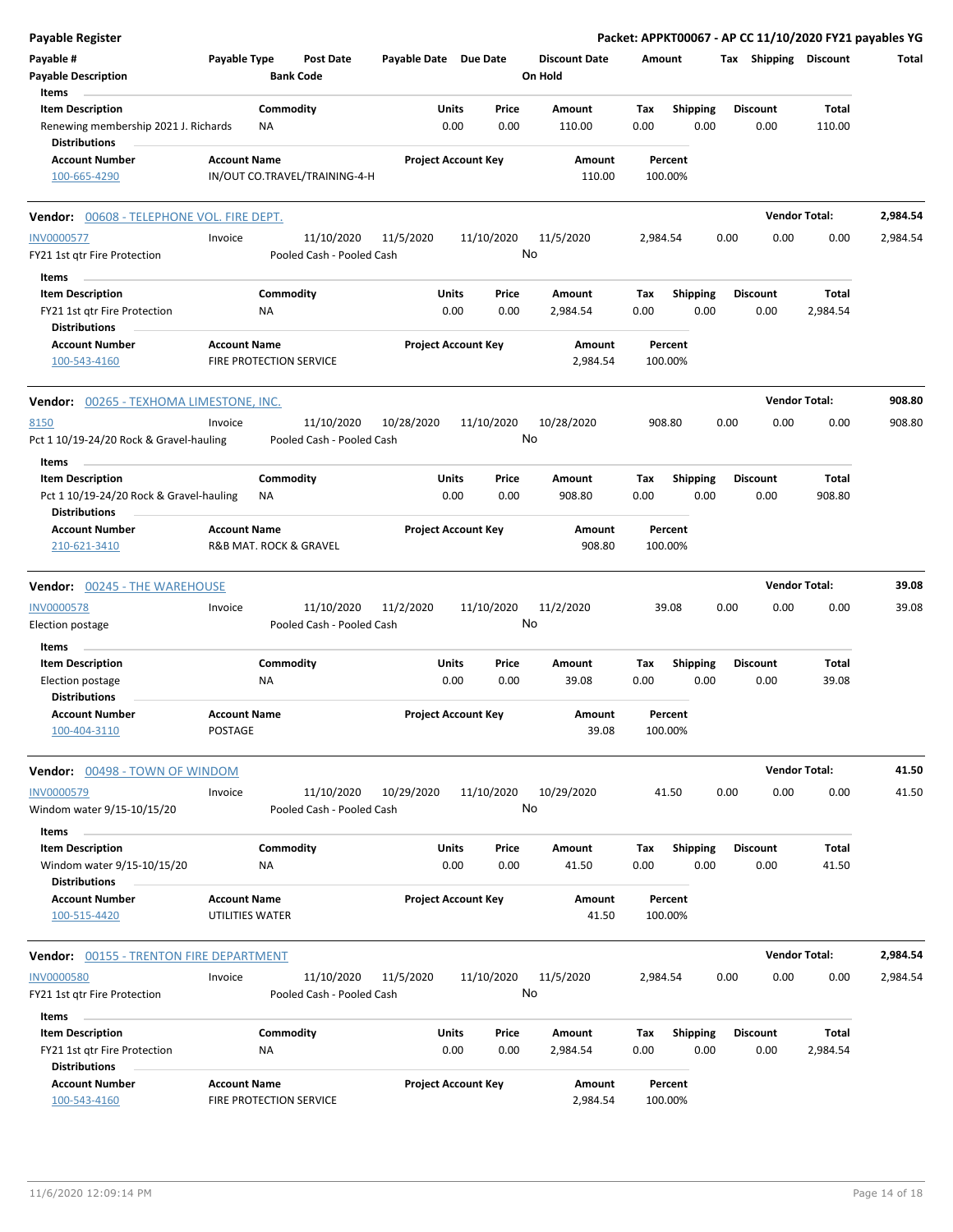| Total<br>670.49 |
|-----------------|
|                 |
|                 |
|                 |
| 670.49          |
|                 |
|                 |
|                 |
|                 |
|                 |
|                 |
|                 |
| 54.51           |
| 54.51           |
|                 |
|                 |
|                 |
|                 |
|                 |
|                 |
|                 |
|                 |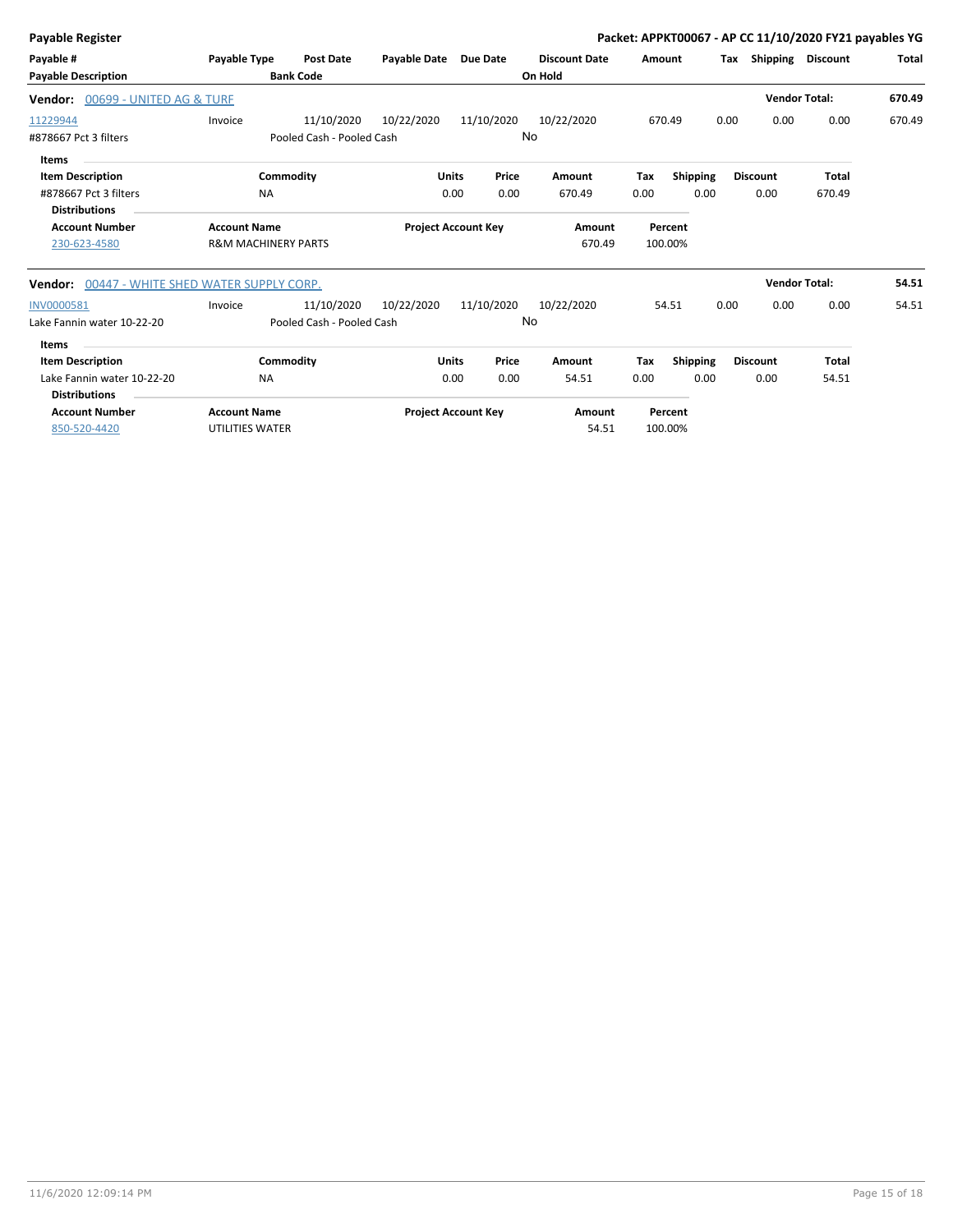## Payable Summary

| Type    | Count               | Gross      | Тах  | <b>Shipping</b> | <b>Discount</b> | Total      | <b>Manual Payment</b> | <b>Balance</b> |
|---------|---------------------|------------|------|-----------------|-----------------|------------|-----------------------|----------------|
| Invoice | 81                  | 175.488.74 | 0.00 | 0.00            | 0.00            | 175.488.74 | 0.00                  | 175,488.74     |
|         | <b>Grand Total:</b> | 175.488.74 | 0.00 | 0.00            | 0.00            | 175,488.74 | 0.00                  | 175,488.74     |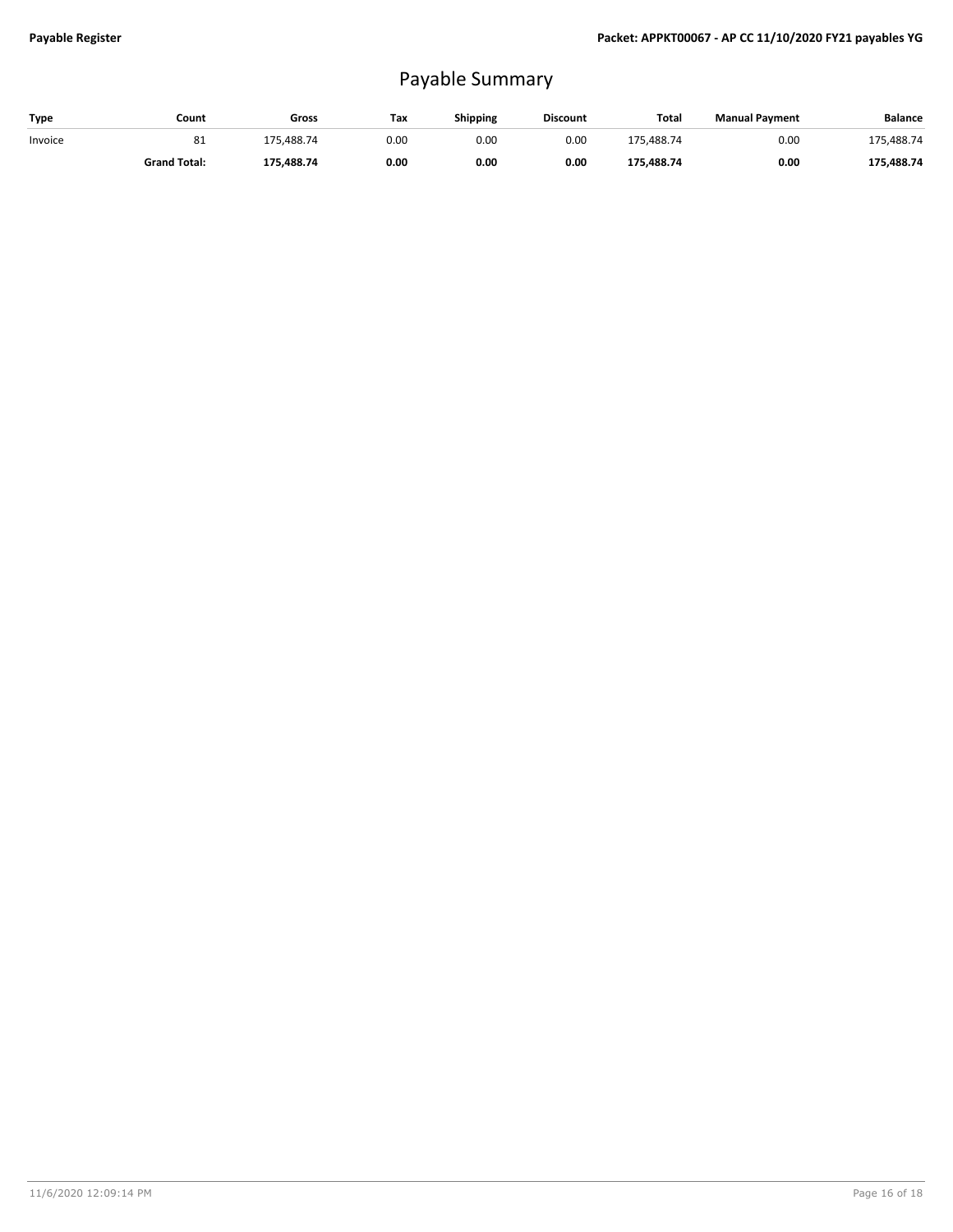## **Account Summary**

| Account      | <b>Name</b>                    |        | Amount    |
|--------------|--------------------------------|--------|-----------|
| 100-404-3110 | <b>POSTAGE</b>                 |        | 39.08     |
| 100-435-4360 | ATTORNEY FEES- CPS CASES       |        | 96.00     |
| 100-435-4370 | <b>ATTORNEY FEES</b>           |        | 632.00    |
| 100-456-4210 | <b>INTERNET</b>                |        | 81.95     |
| 100-475-5910 | <b>ONLINE RESEARCH</b>         |        | 384.00    |
| 100-510-4430 | <b>TRASH PICK-UP</b>           |        | 87.56     |
| 100-511-4420 | <b>UTILITIES WATER</b>         |        | 57.58     |
| 100-511-4430 | <b>TRASH PICK-UP SERVICE</b>   |        | 43.78     |
| 100-512-4420 | <b>UTILITIES WATER</b>         |        | 57.58     |
| 100-513-4420 | <b>UTILITIES WATER</b>         |        | 84.40     |
| 100-513-4430 | <b>TRASH PICKUP SERVICE</b>    |        | 87.56     |
| 100-515-4210 | <b>INTERNET</b>                |        | 46.95     |
| 100-515-4420 | <b>UTILITIES WATER</b>         |        | 41.50     |
| 100-516-4420 | UTILITIES WATER                |        | 57.58     |
| 100-518-4420 | <b>UTILITIES WATER</b>         |        | 198.86    |
| 100-518-4430 | <b>TRASH PICKUP SERVICE</b>    |        | 116.27    |
| 100-518-4700 | OFFICE SPACE LEASE             |        | 2,350.00  |
| 100-543-4160 | <b>FIRE PROTECTION SERVICE</b> |        | 32,829.94 |
| 100-551-5910 | <b>ONLINE RESEARCH</b>         |        | 50.00     |
| 100-560-4420 | <b>UTILITIES WATER</b>         |        | 137.92    |
| 100-560-4430 | <b>SHERIFF TRASH PICKUP</b>    |        | 120.84    |
| 100-560-4540 | <b>R &amp; M AUTOMOBILES</b>   |        | 642.85    |
| 100-640-4420 | <b>UTILITIES WATER</b>         |        | 302.17    |
| 100-640-4430 | <b>TRASH PICK-UP</b>           |        | 43.78     |
| 100-665-4290 | IN/OUT CO.TRAVEL/TRAINING-4-H  |        | 110.00    |
|              |                                | Total: | 38.700.15 |

| Account      | Name                  |        | Amount   |
|--------------|-----------------------|--------|----------|
| 121-402-3120 | <b>IMAGING SYSTEM</b> |        | 4,288.00 |
|              |                       | Total: | 4,288.00 |

| Account      | Name                                  |        | Amount   |
|--------------|---------------------------------------|--------|----------|
| 210-621-3410 | <b>R&amp;B MAT. ROCK &amp; GRAVEL</b> |        | 1,118.80 |
| 210-621-4210 | <b>INTERNET</b>                       |        | 109.90   |
| 210-621-4580 | <b>R&amp;M MACHINERY PARTS</b>        |        | 293.35   |
|              |                                       | Total: | 1,522.05 |

| Account      | Name                           |        | Amount   |
|--------------|--------------------------------|--------|----------|
| 220-622-4210 | <b>INTERNET</b>                |        | 81.95    |
| 220-622-4410 | UTILITY GAS                    |        | 89.80    |
| 220-622-4420 | UTILITY WATER                  |        | 95.24    |
| 220-622-4580 | <b>R&amp;M MACHINERY PARTS</b> |        | 1,867.10 |
|              |                                | Total: | 2,134.09 |

| Account      | Name                                   |        | Amount   |
|--------------|----------------------------------------|--------|----------|
| 230-623-3400 | <b>SHOP SUPPLIES</b>                   |        | 118.10   |
| 230-623-3420 | <b>R&amp;B MAT. CULVERTS</b>           |        | 3,900.00 |
| 230-623-4210 | <b>INTERNET</b>                        |        | 81.95    |
| 230-623-4420 | UTILITY WATER                          |        | 32.24    |
| 230-623-4570 | <b>R&amp;M MACHINERY GAS &amp; OIL</b> |        | 215.75   |
| 230-623-4580 | <b>R&amp;M MACHINERY PARTS</b>         |        | 877.48   |
|              |                                        | Total: | 5.225.52 |